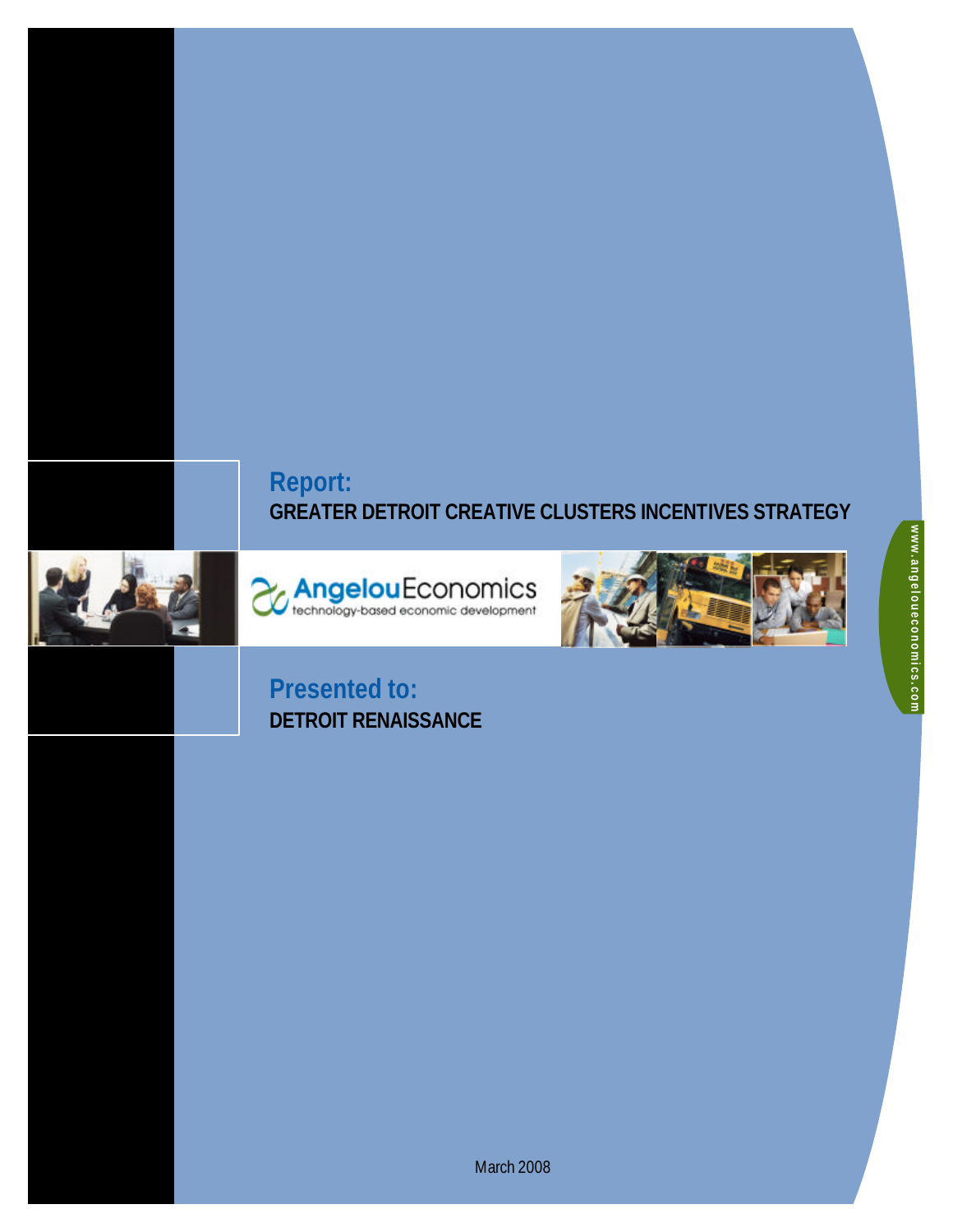# **REPORT II:**

# **Creative Cluster Incentives Strategy**



|  | .23 |
|--|-----|

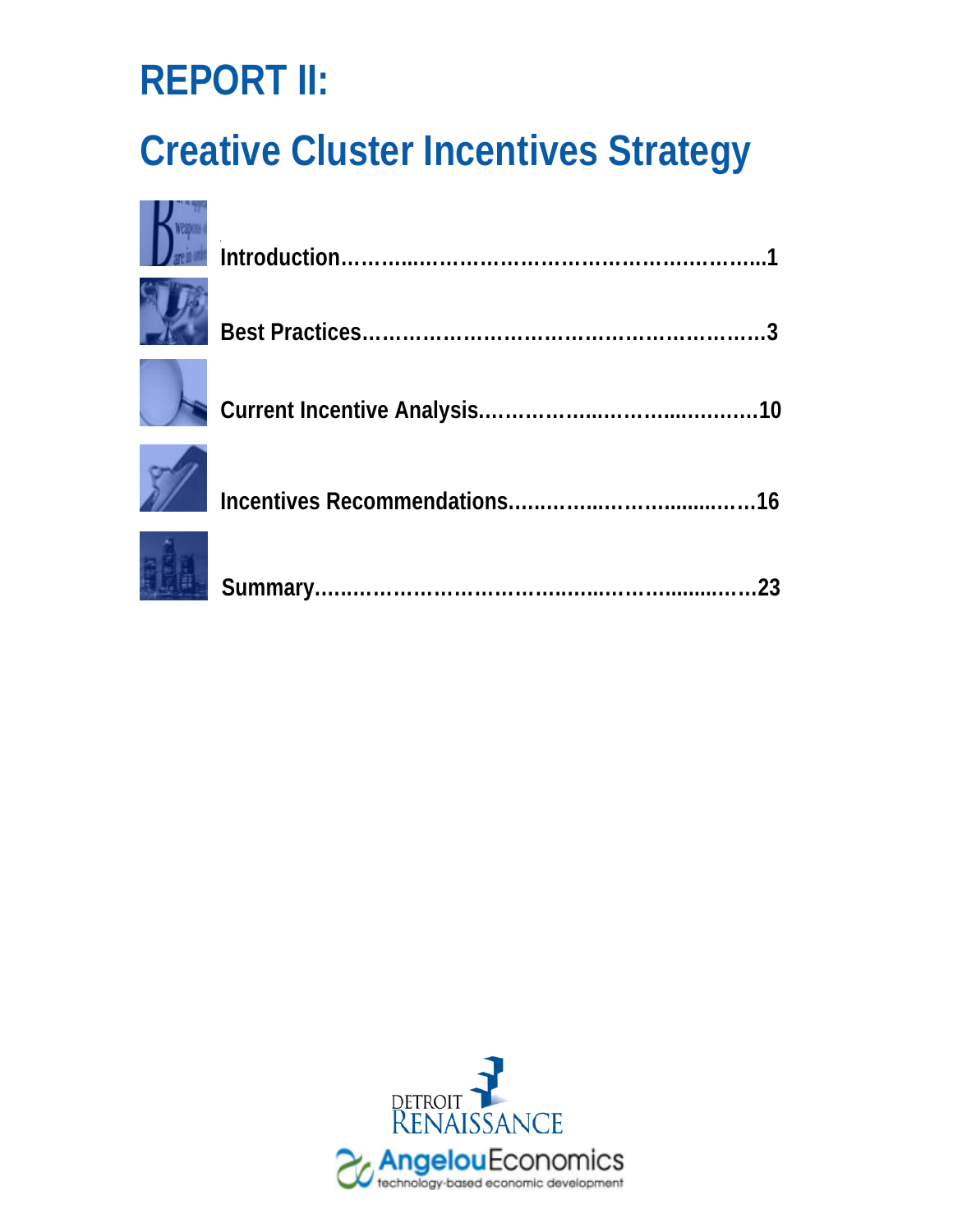# **"A creative economy is the fuel of magnificence" Ralph Waldo Emerson**

In this new economy based on innovation and globalization, pro gressive leaders recognize that creativity now drives global competitiveness. Globally, creative industries are estimated to account for more than 7% of the World's GDP and the annual growth of the creative industries is twice that of the service industries and four times that of the manufacturing industries. Thus, those communities that can develop and sustain an environment in which its creative talent can thrive will be able to most effectively drive economic development success - both because of job growth in specific creative industries and because communities with a dynamic, creative soul attract highimpact employers and talented, skilled employees.

Detroit Renaissance recognizes this new economic paradigm. As part of a broader region-wide collaboration that is launching a variety of strategies to transform the region's economy, the organization has embarked on a focused and comprehensive Creative Economy Initiative. The goal of the initiative is to define, designate, and develop a formalized creative industries cluster in the region and ensure that the creative economy is networked to the Greater Detroit community and recognized nationally.

**Specifically, this initiative is about stimulating economic growth and driving job creation via the creative community**. Thus, a key strategy within the larger initiative is the development of a Creative Business Attraction Strategy.

#### **PURPOSE OF CREATIVE BUSINESS ATTRACTION STRATEGY**

Future prosperity in Detroit will require an actionable strategy of economic diversification that stresses the development of industries immune to the threats facing the region's manufacturing base. Industries within the Creative Cluster offer Greater Detroit an opportunity to advance a policy of economic development that is at once vibrant, enriching, and sustainable.

Ultimately, the goal of the Creative Business Attraction Strategy is the development of policies and incentives attractive to those creative firms and individuals specifically targeted for retention, expansion, and recruitment. While often necessary for the initial development of a vibrant Creative Cluster, however, incentives alone are rarely sufficient to sustain long-term success. Ultimately, incentives aimed at ensuring the retention and recruitment of creative industries must be complimented by additional support mechanisms. Thus, this project will also highlight other supporting creative initiatives in which the Detroit Renaissance Foundation can potentially provide a valuable leadership role.

### **OUR METHODOLOGY**

As creative economy research becomes more and more widespread, the term "creative economy" has taken on different meanings to different communities. In order to refine the definition for the purposes of this business attraction strategy, AE identified six primary "creative economy" sectors that were examined for their potential suitability as appropriate targets for the Greater Detroit region: Advertising and Public Relations, Media and Publishing (including Digital Media), Design,

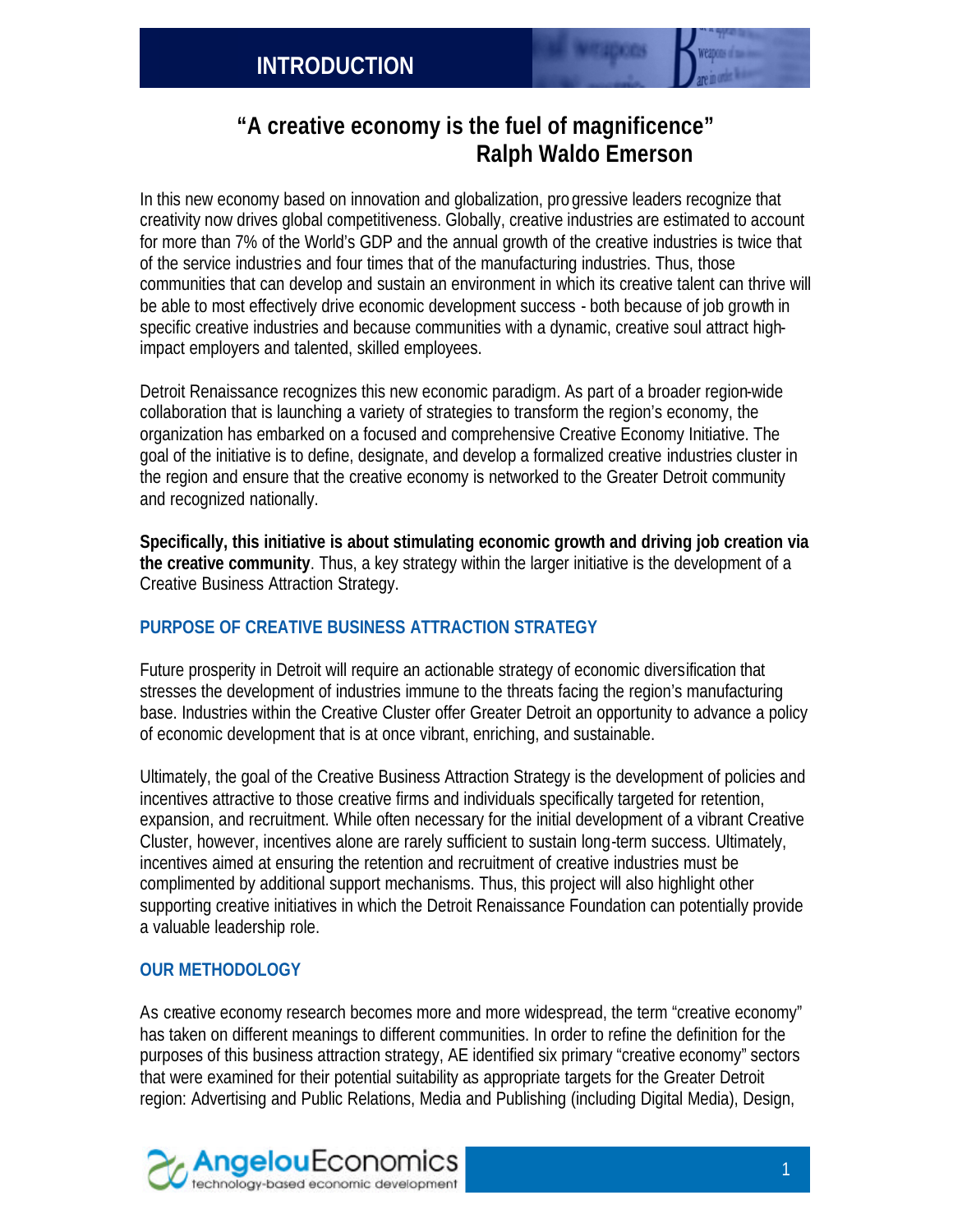# **INTRODUCTION**

Film Production and Distribution, Music Production and Distribution, and Performing and Visual Arts. The terms "Detroit" and "Greater Detroit" are used throughout this report and are intended to represent the entire Detroit metropolitan statistical area as defined by the U.S. Census Bureau, including Lapeer, Livingston, Macomb, Oakland, St. Clair, and Wayne County.

AngelouEconomics used a variety of sources to collect the quantitative and qualitative information used in our analysis. Quantitative data was collected from national and state sources, including the U.S. Bureau of Labor Statistics, the U.S. Census Bureau, Decision Data Resources (Demographics Now), the National Science Foundation, and numerous previously conducted studies. AngelouEconomics also gathered qualitative data through one-on-one interviews, community tours, and sector-based focus groups.

#### **PREVIOUS REPORTS**

This first report developed by AngelouEconomics, the *Creative Cluster Regional Assessment***,** was a comprehensive examination of Greater Detroit's creative industries, and produced a detailed understanding of the relative regional strength of individual creative industries. It analyzed the relative health of Greater Detroit's creative industry sectors, contextualized the importance of the creative sectors within the overall regional economy, and **identified primary target industry sectors as Architecture and Design, Media and Digital Media, and Advertising, PR, and Marketing,** along with secondary targets in Film, Music, and Performing and Visual Arts. The targets were prioritized based on average wages, industry job growth, local assets, and potential spin-off effects.

#### **THE CREATIVE CLUSTER INCENTIVES STRATEGY**

The purpose of this report, *The Creative Cluster Incentives Strategy*, is to develop a comprehensive incentive strategy aimed at promoting the development of creative industries throughout Greater Detroit. This report is divided into three sections:

- **EXECT** Identifying best practices in American and Europe communities that have successfully targeted creative industries through incentive strategies;
- **EXECT** Inventorying the current incentives programs offered at a state, regional, and local level for creative industries;
- **•** Developing a comprehensive incentives strategy designed to attract, retain, and expand creative businesses in Greater Detroit, with particular emphasis on the City of Detroit's Creative Corridor along Woodward Avenue.

#### **NEXT STEPS**

**Creative Cluster Prospect Report**: AngelouEconomics will develop a target industry database containing specific companies within each of the target industries. This database will identify key companies from each primary target industry that Greater Detroit should aggressively target and recruit, along with contact information and revenue growth history.

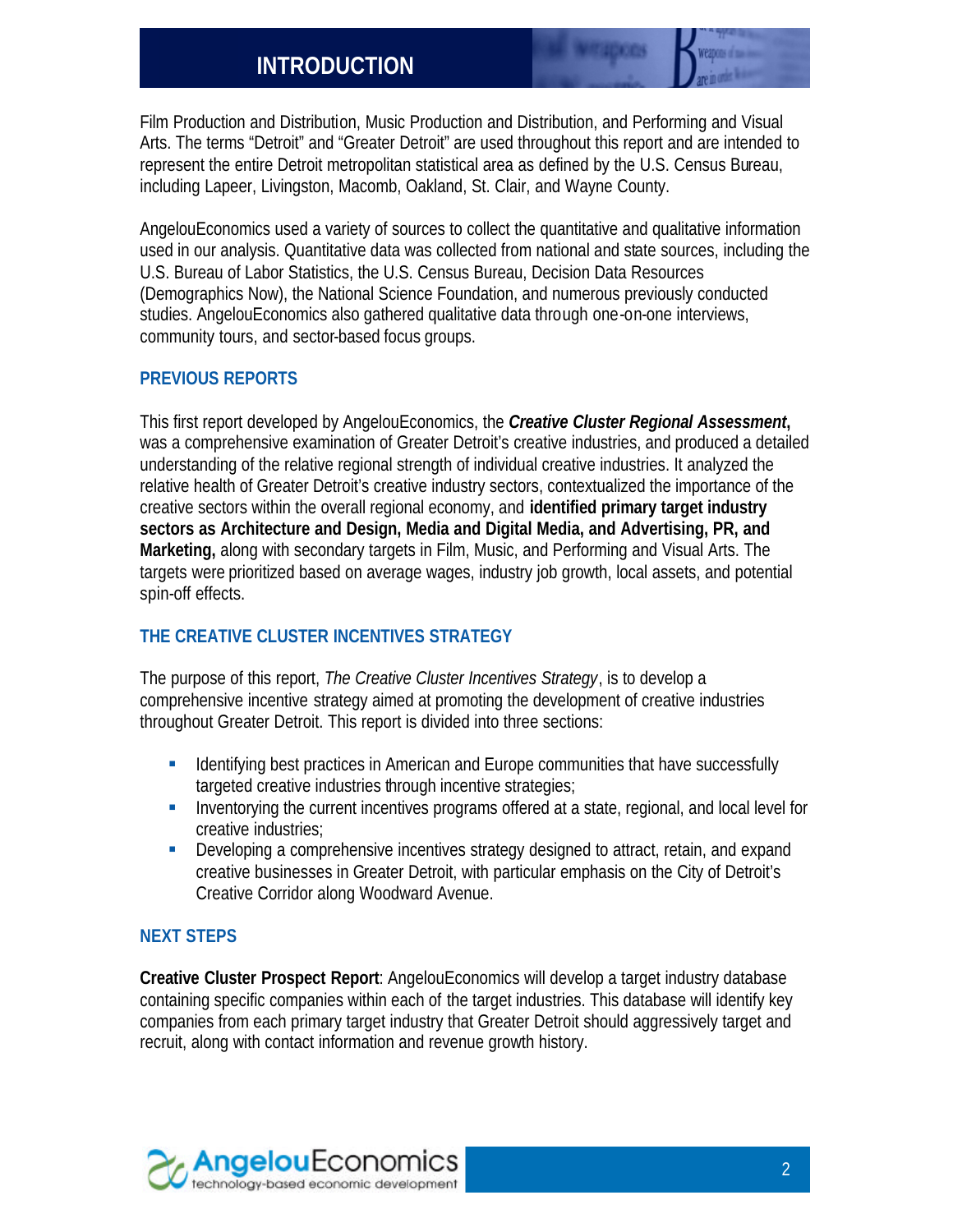**The first section of the Greater Detroit Creative Cluster Incentives Strategy outlines best practices being used in the U.S., Canada, and Europe to attract creative economy investments and, when available, specifies the relative success of each practice.**

The best practices are divided into three categories:

- **Artist-Targeted Tax Incentives:** The goal of artist-targeted incentives is to foster the presence of artists within a community. As opposed to other types of cultural incentives, artist-targeted tax incentives are often provided to individuals regardless of location or artistic pursuit. The most common types of artist-targeted incentives generally involve tax exemptions on income derived from the sale of artwork or from royalties.
- **Place-Targeted Tax Incentives:** Place-targeted tax incentives seek to precipitate revitalization of a localized area through the creation of a Creative District. As the stated goal of the Detroit Renaissance Foundation is the creation of a "Creative Corridor," placetargeted tax incentives will be integral to the Creative Cluster Strategy. Examples of placetargeted tax incentives include tax exceptions and property tax abatements for industries within the Creative Cluster provided that the firms located within a specifically sanctioned geography.
- **Industry-Targeted Tax Incentives: Industry-targeted incentives are designed to promote** those creative industries that are comparatively capital-intensive. Film and television production are the two most commonly creative sectors courted through industry-targeted tax incentives. Due to escalating costs and increased risk, the television and film industry is increasingly sensitive to production costs.

### **I. ARTIST TARGETED INCENTIVES**

#### **PHILADELPHIA CREATIVE INVESTMENT FUND**

In November 2007, Innovation Philadelphia announced the creation of a Creative Economy Investment Fund. Innovation Philadelphia is a non-profit economic development organization serving the Greater Philadelphia region. Currently, Innovation Philadelphia focuses on four primary strategies aimed at fostering regional economic growth: to establish Philadelphia as a global hub for creative businesses and talent; to position Philadelphia as an international destination for knowledge-based industries; to attract and retain young professional knowledge workers; and to foster and support new ideas for the future of Philadelphia. The Creative Economy Investment Fund is one of many programs aimed at developing the creative economy in the region.

Recognizing that successful small businesses are crucial in sustaining the region's creative industries, Innovation Philadelphia provides pre-seed and early-stage investments to creative economy businesses in the Greater Philadelphia Region. Individual investments range from \$25,000 to \$150,000.

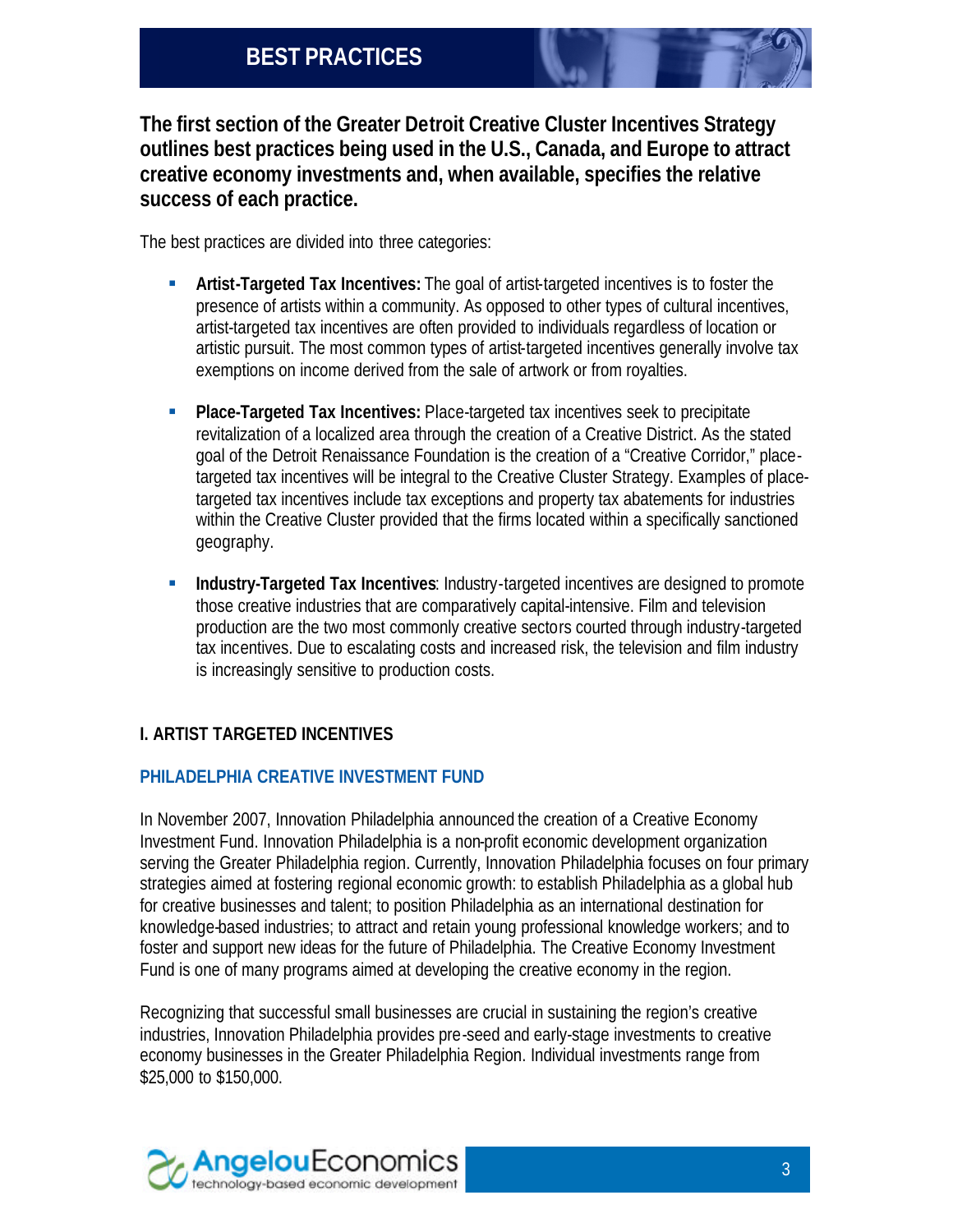Eligible companies must be involved in creative industries, including architecture, communications, design and merchandising, digital media, engineering, fashion design, music, video, film and film production, graphic arts, information technology, interior and industrial design, marketing, multimedia design, photography, planning, product design, and software development.

Applicants to the Creative Economy Investment Fund are screened by an administrator and judged according to a variety of factors. Important criteria include the presence of a strong management team and a promising business plan.

#### **IRELAND ARTIST TAX EXEMPTION**

Nearly 40 years ago, Ireland introduced one of the world's most generous tax policies specifically aimed at supporting artists and other cultural figures. Under the Ireland Artist Tax Exemption, most income earned by artists, writers, composers, and sculptors is exempt from taxes.

The Ireland Artist Tax Exemption precludes the application of income tax on artists earnings derived from the sales of work. In order to qualify for the exemption, artists must receive formal approval from the government. The agency approves tax exemptions for individuals recognized as creating original works with cultural or artistic merit. The exemption is limited to earnings gained from the initial production of artistic works. Earnings from music royalties, for example, are exempt from income tax. Earnings from tour performances, however, remain subject to tax. Artists must also reside in Ireland.

Formally, the exemption applies to works such as books, plays, musical compositions, paintings, and pictures. In practice, however, the tax has been extended beyond these traditional mediums to include a wide array of visual arts, including film and video productions. Interpretative artists such as dancers, actors, and performers are not eligible for tax exemptions.

Since its creation, the exemption is widely credited with encouraging many artists, musicians, and writers to move to Ireland. Since its inception, the Ireland Artist Tax Exemption has been extended to 6,300 artists, helping further support the country's flourishing environment for the arts.

#### **PADUCAH ARTIST RELOCATION PROGRAM**

By most accounts, Lower Town in Paducah Kentucky seemed an unlikely artist destination. Although the neighborhood, immediately adjacent to downtown, featured historical housing stock built in historic styles, the area had suffered neglect since the end of World War II. Former mansions had been subdivided into smaller units, with 70 percent consisting of rental housing. Other homes were abandoned altogether. The decline of the neighborhood's fortunes was further illustrated by the prevalence of drug dealing. Despite these challenges, today Paducah's Lower Town is widely recognized a forbearer in efforts to leverage the arts to foster economic growth.

Paducah's Lower Town owes its recent revitalization to the Artist Relocation Program. Initially envisioned by Mark Barone, an artist who moved to city in 1989, the Artist Relocation Program ultimately became a model of cooperation between public and private enterprises.

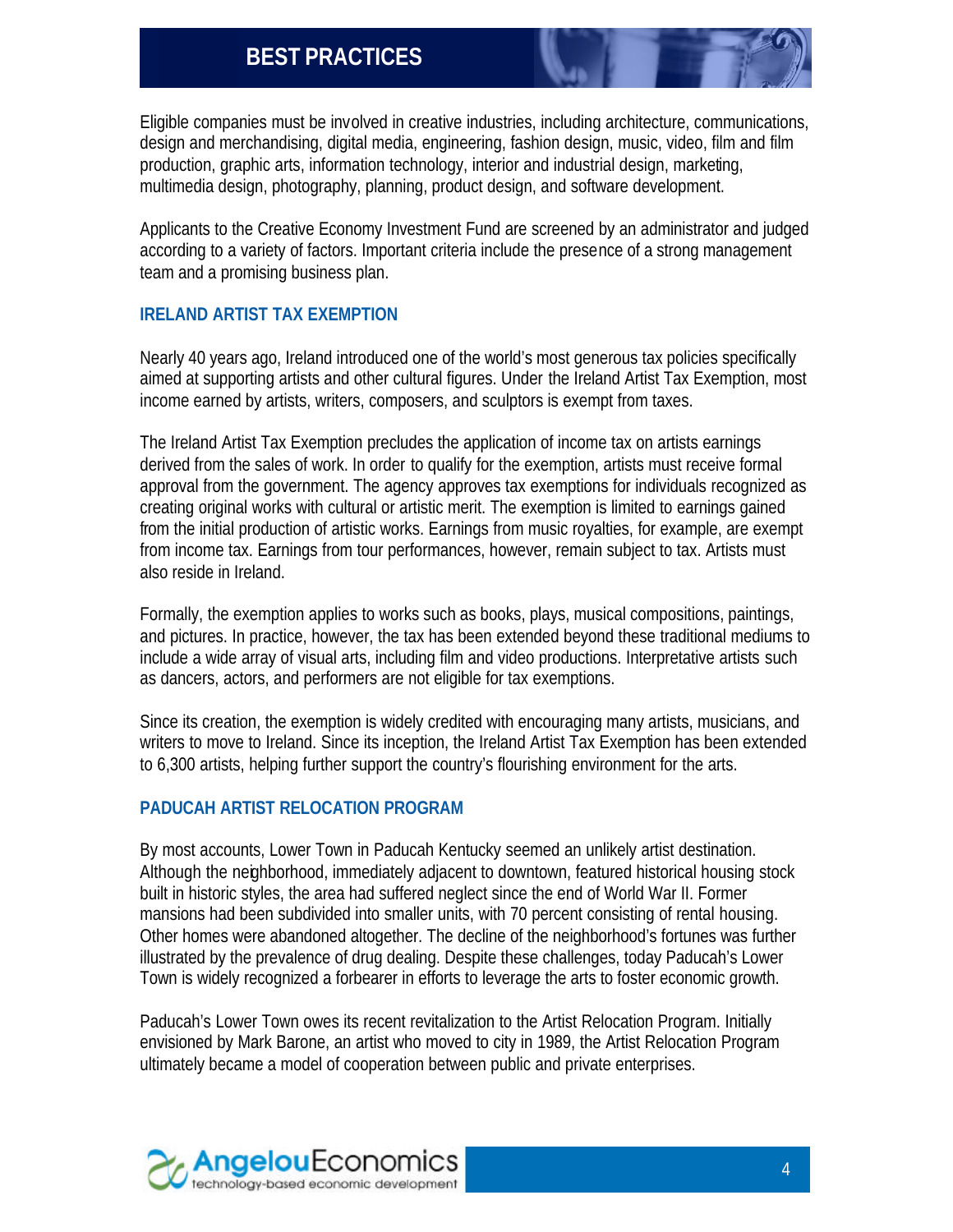From his own experiences, Barone immediately recognized Paducah's potential appeal to other artists. Just as the city's historic housing stock and affordable cost of living proved irresistible to his own needs, Barone believed other artists could be lured from outside areas facing rising gentrification pressures. Artists in other cities, for example, were increasingly threatened by the unavailability of affordable workspaces. Many of the historic homes in Lower Town Paducah, however, were an ideal space to both live and work. Thus, the planning agency established a historical mixed-use zone so that business and residential uses could occur in the same area.

To further encourage artists to purchase homes, the Paducah Bank offered generous mortgage terms to relocating artists that purchased homes within the area. The bank agreed to provide 100% financing for up to three times the appraised valued of any property bought by an artist. Aggressive interest rates would be further subsided by the City. Additionally, the City also agreed to pay for limited architectural improvements and exempt taxes on all materials used for construction.

Thanks to a tremendously integrative and creative strategy devised by various community stakeholders, Paducah has recruited dozens of artists to become new residents of Lower Town. The tremendously progressive ownership strategy gives these artists a vested interest in the community, and in the process, the neighborhood has become a thriving element of Paducah's social, economic, and geographic fabric.

#### **UNITED KINGDOM CREATIVE ADVANTAGE FUND**

Advantage Creative Fund is a publicly funded, £5 million venture capital fund set up specifically to assist the growth of the creative industries in the West Midlands region of the United Kingdom by investing in creative businesses. Through 2006, the Fund made 30 investments in 28 businesses and invested £2.3 million. This includes creating 132 new jobs, safeguarding 145 jobs, and investing in 11 start-ups and17 expanding businesses. This number is set to rise to over 50 investments by the end of 2008.

The Fund invests up to £250,000 into a business and in return takes a small equity stake. The Fund's investments have covered a wide range of creative industries from film production and animation companies to orchestras and software companies, from television and new media businesses to less 'traditional' creative businesses such as Touchline Pro, a design company who have designed and produced a portable dugout for sports fields.

#### **II. PLACE TARGETED INCENTIVES**

#### **MARYLAND ARTS AND ENTERTAINMENT DISTRICT**

In 2007, Maryland became the first state in the country to implement an Arts and Entertainment District program on a statewide basis. After passage of the program by the Maryland General Assembly, the Maryland Department of Business and Economic Development began encouraging communities to use available tax benefits as a means of promoting artists and arts organizations and businesses within their jurisdiction.

Under the guidelines of the Arts and Entertainment program, the Department of Business and Economic Development can designate a maximum of six districts each calendar year. Formal

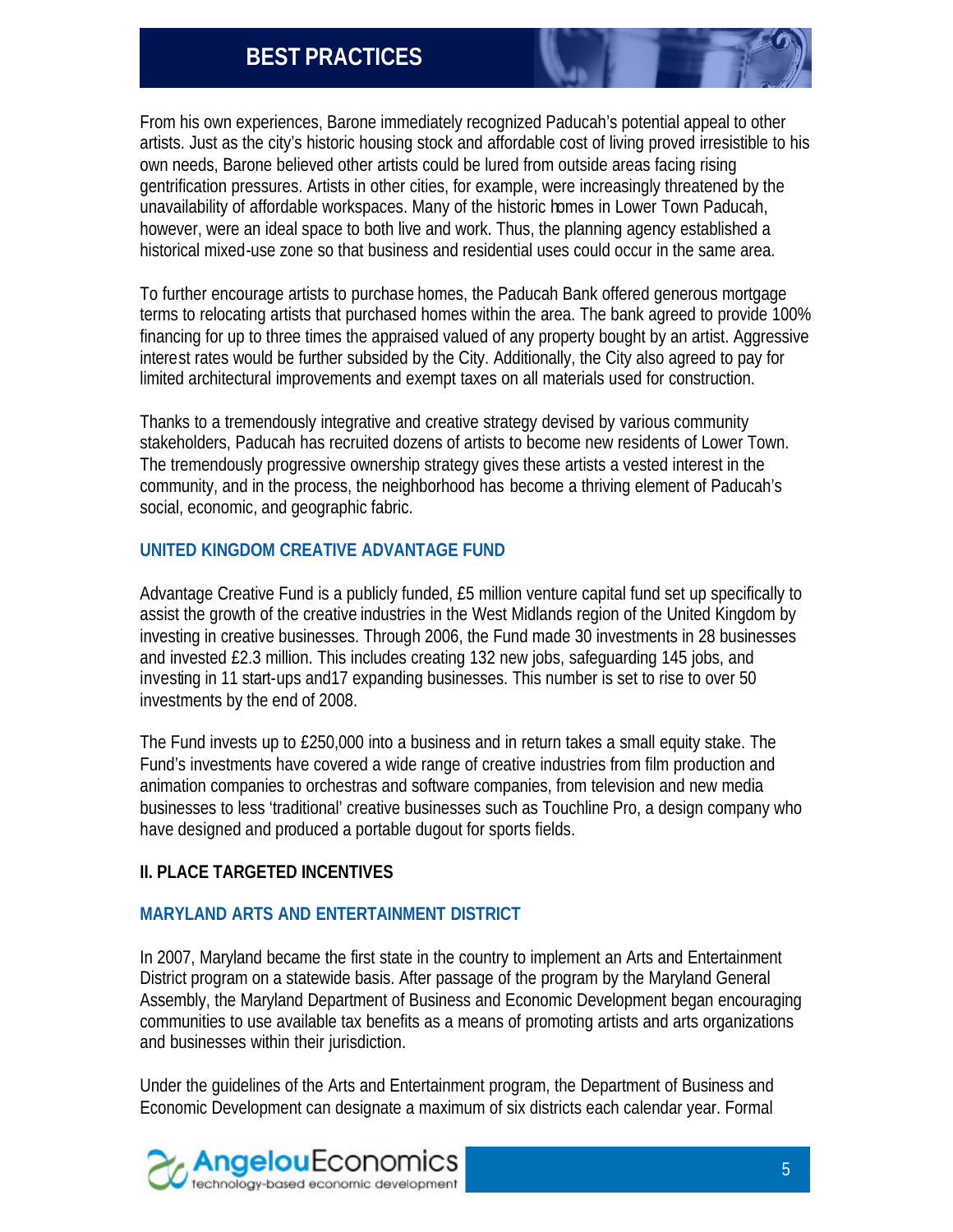designation as an Arts and Entertainment District allows communities to provide income tax breaks to artists working in the districts. Additionally, developments for artist live/work spaces can be exempt from paying certain property taxes on the value of renovations for up to a decade. Finally, designated districts are exempt from state admissions and amusement taxes. Since the creation of the program, 15 communities have been formally designated as Arts and Entertainment Districts in Maryland.

Importantly, Arts and Entertainment Districts not only serve as vital economic generators; they also support the state's Smart Growth policies. Created in 1997, Maryland's Smart Growth initiative precludes public funding of wasteful and sprawling development. When adopting the program, state officials specifically cited the definition of an arts and entertainment district promoted by Americans for the Arts, a national arts advocacy group. According to Americans for the Arts, functional arts and entertainment districts must be in well-recognized, labeled, mixed-use areas of a city in which a high concentration of arts and cultural facilities serve as the anchor attraction. By incorporating physical design criteria into the program's considerations, Maryland has furthered the interests of both artists and communities.

#### **RHODE ISLAND TAX FREE ARTS DISTRICTS**

For the past decade, arts districts have helped revitalize Rhode Island's cities and towns with the help of a state sponsored tax incentive program. In 1998, the Rhode Island General Assembly passed legislation to provide tax incentives for artists to live and work in specific districts within nine Rhode Island communities. In establishing arts districts, the General Assembly stated that "the development of an active artistic community, including artists in residence, will promote economic development, revitalization, tourism, employment opportunities, and encourage business development by providing alternative commercial enterprises."

According to the initial legislation, arts districts are afforded three different kinds of financial incentives: artists who live and work within a specified district are exempt from paying sales tax on the sale of work created within the district; artists who live and work within a specified district are exempt from paying any state personal income received from the sale of work created within the district; art galleries spaces located within the boundaries of a specified district are exempt from state sales tax on the sale of original, one-of-a-kind works of art. The state tax administrator grants tax-free status to eligible painters, writers, sculptors, those producing traditional or fine crafts, and anyone composing or performing music, dance, plays or films.

#### **CHARLESTON DIGITAL CORRIDOR**

The Charleston Digital Corridor is comprised of four distinct geographic districts on peninsular Charleston and Daniel Island. The Digital Corridor's goal is to facilitate a business, cultural, and social environment where technology companies thrive. In order to achieve that goal, Corridor specific incentives have been developed to encourage the relocation of technology companies within the four designated districts:

• Companies located in the Charleston Digital Corridor offering computer programming services and prepackaged software are provided dramatically reduced business license fees.

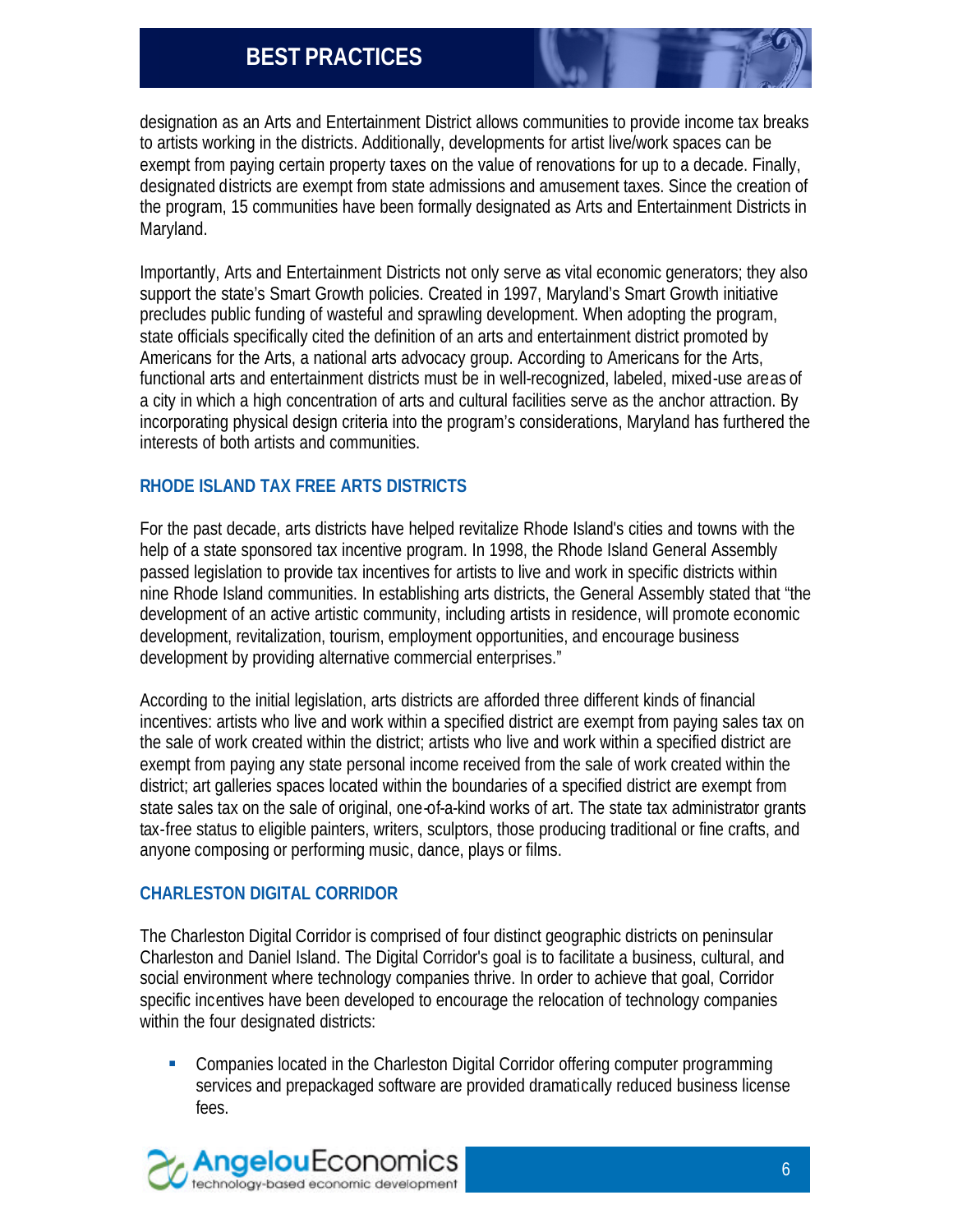- **In order to streamline the City's permitting process, the Corridor has a designated project** manager within City Hall to provide one -on-one assistance to relocating companies.
- The Charleston Digital Corridor will facilitate securing parking for qualified technology intense companies at prevailing parking rates or at discounted rates at limited public parking facilities. Occasionally, the Corridor will provide companies with a small parking subsidy.
- Qualified companies locating in a "Digital Corridor" building that may require renovation are exempt from City regulatory, building permit and building inspection fees.

As a result, the number of companies in the Digital Corridor has grown from 18 in 2001 to nearly 80 in 2007, with an average wage of \$67,000.

#### **PEEKSKILL, NEW YORK ARTIST DISTRICT**

The Peekskill Downtown Artist District was established with the specific purpose of designating 2nd floor commercial space as live/work space for artists. Within the district, landlords are offered tax incentives, grants, facade improvements, and loans to renovate buildings that can be used as livework spaces by artists. To obtain one of these artist lofts for living and working, the Peekskill Arts Council or the City's Artist Certification Committee must certify an individual as an artist. The City of Peekskill Department of Planning and Development currently manages the developmental process to maintain and grow live-work spaces for artists on the second floors of commercial buildings.

### **III. INDUSTRY TARGETED INCENTIVES**

#### **MADE IN NEW YORK FILM INCENTIVE PROGRAM**

New York City created one of the most sophisticated incentive programs in the country under the moniker 'Made in NY.' Importantly, New York City officials do not attempt to compete with other locations on cost alone, as such a strategy will almost always favor the competing location.

Instead, New York City officials focus on retaining a disproportionate share of ongoing productions. To qualify for a tax incentive, for example, at least 75% of all stage work must be performed in one of the city's five boroughs. Once a film production meets the minimum requirements of the incentive program, it becomes eligible for tax credit refunds from both the state of New York and New York City.



In an innovative extension of the program,

*Made in NY Advertisement in Times Square*

participants of New York City's incentive package also qualify for a marketing credit. Film and television productions that agree to co-branding advertisements in support of the 'Made in NY' strategy receive free outdoor media placements valued at 1% of production costs. Such advertisements include the use of municipal operated properties, such as bus stops. For those film and television productions that choose not to participate in the 'Made in NY' advertising campaign, the city offers an interesting alternative—in place of a marketing credit, companies can make a

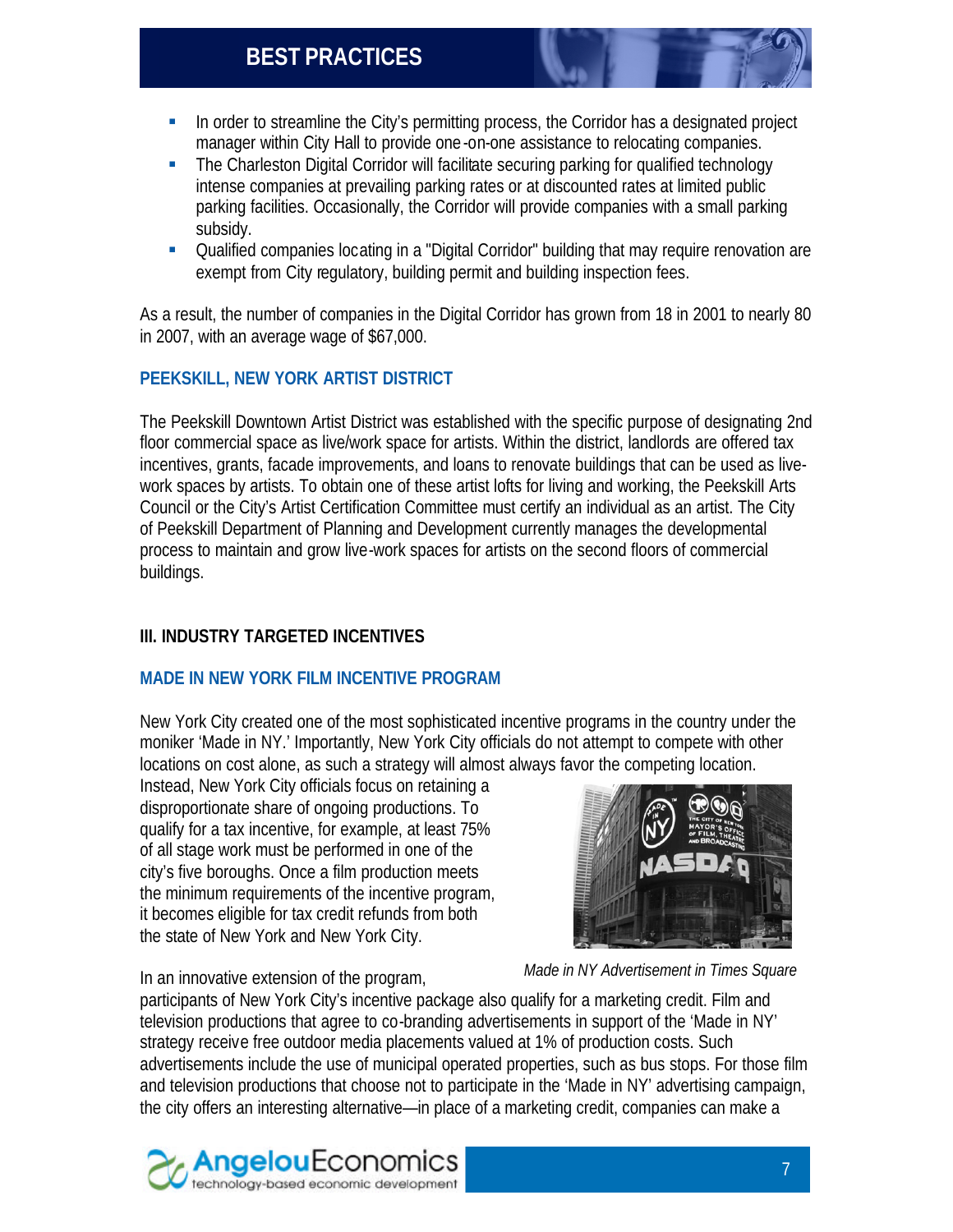cultural donation equal to .1% of production costs. The donation, which must be given to a nonprofit group, is intended to further strengthen New York City's creative industries.

#### **LOUISIANA FILM, MUSIC, & DIGITAL MEDIA TAX CREDITS**

In 2002, the state of Louisiana passed the LA Film Tax Credit, one of the country's most aggressive tax incentive packages for motion picture, sound recording, and digital media productions. Incentives include generous tax credits for investors as well as additional credits for hiring local workers. Thanks to the presence of these tax credits, film production has become one of the fastest growing economic engines within Louisiana.

To receive tax credits, motion picture production companies must submit a cost report of production expenditures audited and certified by an independent certified public accountant to the Governors Office of Film and Television Development, a division of the State Department of Economic Development. Once the production is certified by the state, film investors are granted a tax credit of 25% of the base investment made in Louisiana. Film productions can receive an additional 10% credit for hiring Louisiana labor and a 40% credit for infrastructure development such as the construction of sound stages.

Importantly, film tax credits can be sold to Louisiana residents. For example, a film company might receive \$10 million in tax credits for a local production. If the film company is located outside the state, it may have a minimal tax liability within Louisiana. As a result, the film company might then decide to sell the credits for \$8 million to a Louisiana resident with a large tax liability. Ultimately the exchange would decrease the film company's production costs by \$8 million while saving a Louisiana resident an additional \$2 million in taxes.

In the five years since the passage of the tax incentive program, film production has exploded in Louisiana. In 2007, an estimated \$400 million dollars of film and television production occurred in Louisiana. The upcoming film The Curious Case of Benjamin Button, a \$150 million dollar movie staring Brad Pitt, was originally written for production in Baltimore. After realizing the potential savings of moving production to Louisiana, however, the film studio rewrote the screenplay and moved production to New Orleans.

The success of tax credits in securing film productions has led the state legislature to extend similar credits to other creative industries such as music and digital media. Music and sound recording companies are now eligible for a 25% tax credit on production and infrastructure costs. Digital Media companies, such as video game developers, are also eligible for tax credits, including a 20% tax credit against expenditures in Louisiana.

#### **ONTARIO MEDIA DEVELOPMENT CORPORATION INCENTIVES**

Canada's Ministry of Culture is home to one of the most remarkable governmental agencies tasked with supporting cultural institutions. The Ontario Media Development Corporation (OMDC) is responsible for ensuring a thriving arts and entertainment within the province and provides financial, organizational, and marketing support to the areas book publishing, film and television, interactive digital media, magazine publishing and music industries.

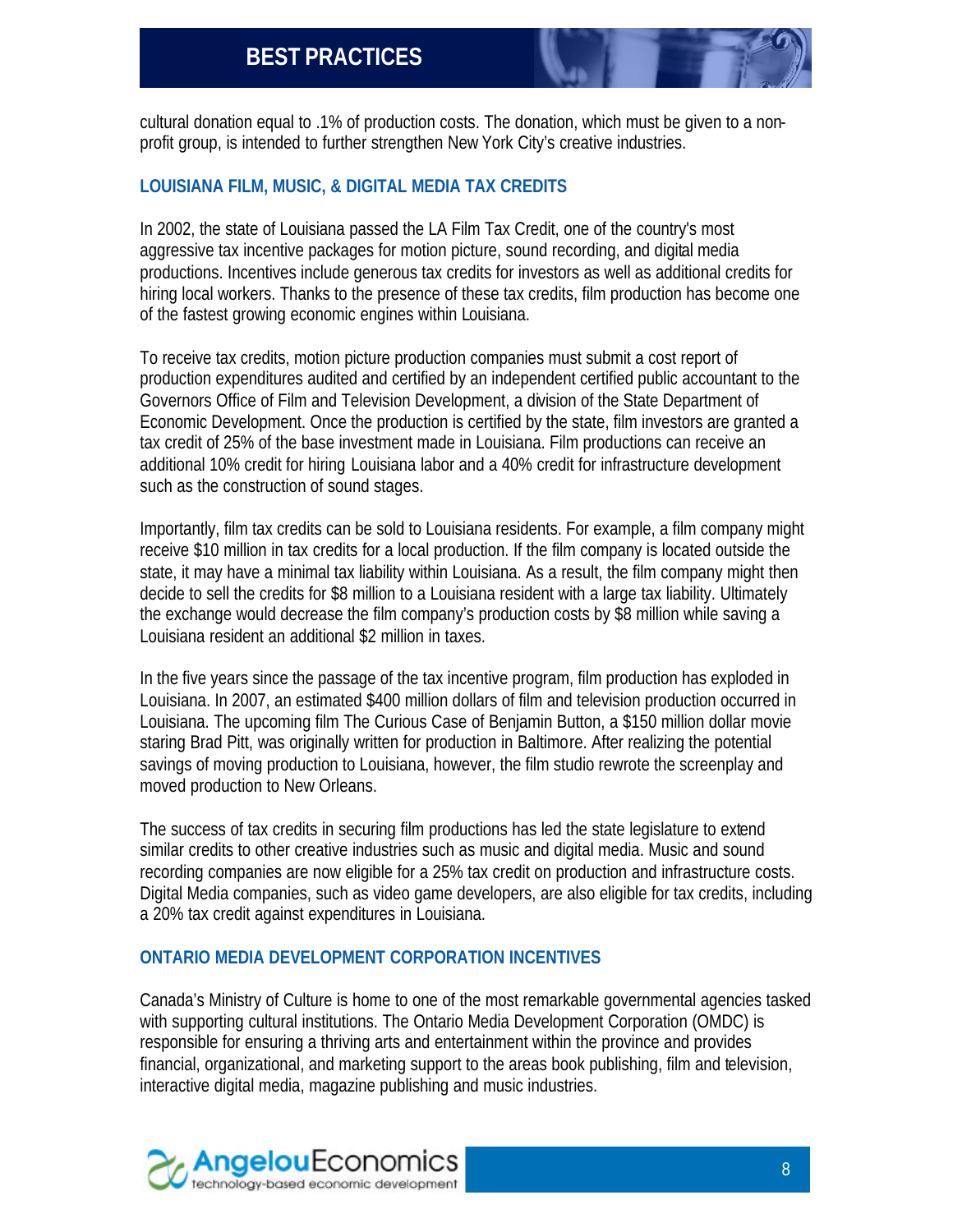The two primary sources of OMDC involve direct funding and tax credits. Under the auspices of the content and marketing fund, various creative companies can receive interest free loans of up to \$100,000 dollars. Film productions are also eligible for an additional repayable advance of \$400,000. While these sums may not be large enough to recruit many hundred million dollar Hollywood productions, they have ensured the continued vibrancy of Ontario's independent film community.

In addition to direct funding, OMDC also provides significant tax credits to creative industries across a wide array of mediums. The film credit program, for example, provides a 35% refundable tax credit based upon eligible Ontario labor expenditures incurred by a production company. For first time producers, this tax credit rises an additional 5% for the first \$240,000 of qualifying labor expenditures. To encourage filmmaking in locations outside of Toronto, rural productions receive an additional a 10% tax credit bonus on all Ontario labor expenditures. Similar tax credits are available for book publishing, interactive digital media, and sound recording productions.

#### **ANALYSIS**

The incentives outlined above are credited with revitalizing the creative industries in each of their respective communities. It is difficult to determine the precise impact of tax incentives on economic vitality, although clearly, most have shown to increase jobs and investment. Perhaps more importantly, the presence of such incentives has fostered a "creative identity" for each locale, where none existed prior. Perhaps the most exceptional example of this was in Paducah, Kentucky, which literally developed a creative reputation from dust. In some ways, the fact that state, regional, and local leaders were willing to step out and proactively support creative businesses was the most important catalyst to developing the creative economy in these communities.

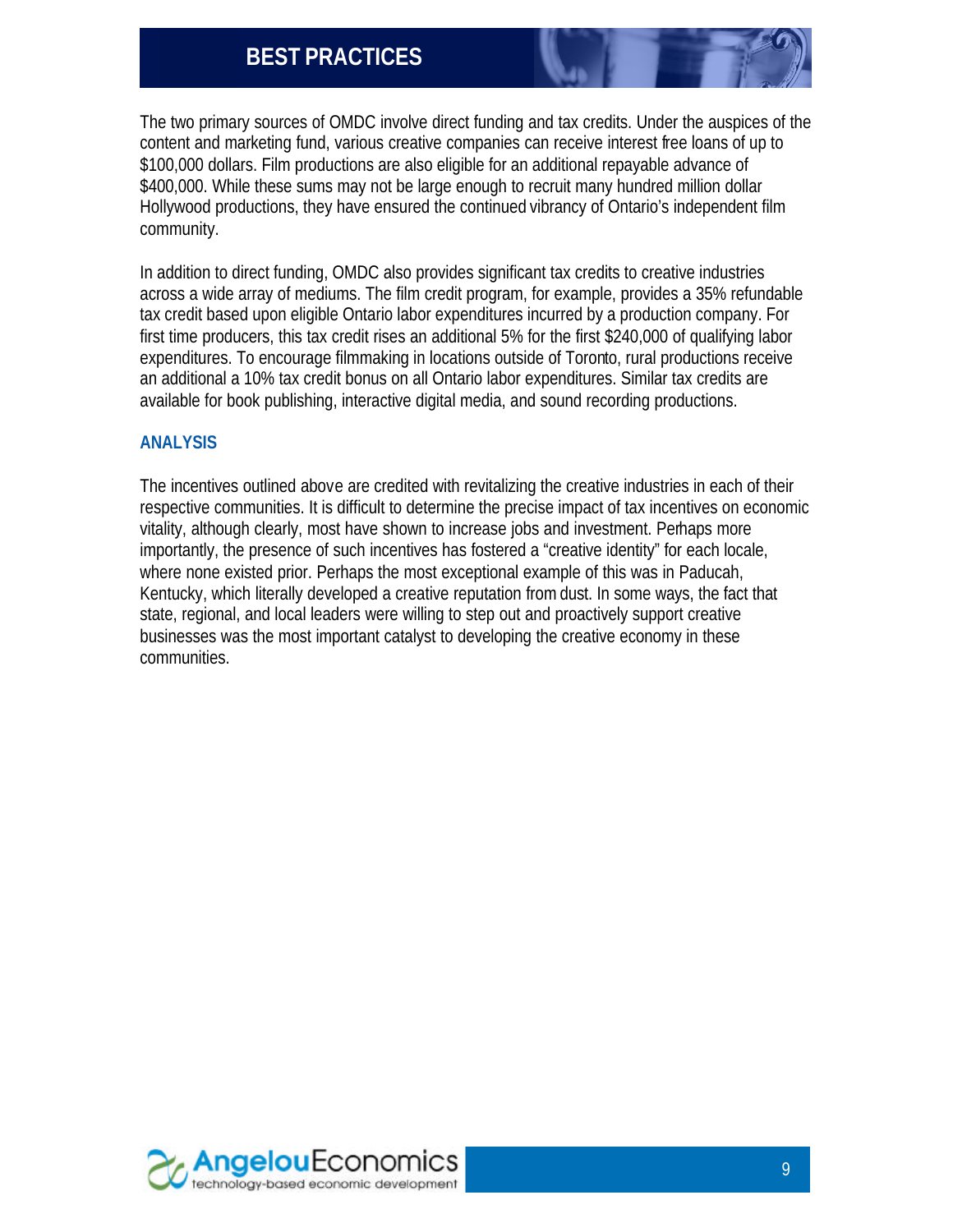**As seen through the best practices on the preceding pages, tax incentives and other inducements are an increasingly popular tool to promote the growth of creative industry sectors in communities across the world. Currently, however, the State of Michigan and the Detroit region have put little emphasis on the development of such incentives strategies.** 

In fact, there is only one creative industry-specific tax incentive or inducement that has an effect on Greater Detroit. Other generalized regional and state-level incentives and capital access programs, however, can also be beneficial to those within the six creative industry sectors. An overview of existing creative industry incentives in Michigan is highlighted below.

#### **CREATIVE INDUSTRY INCENTIVES**

- **FILM INCENTIVES:** A film incentive package was adopted in 2006 that provides a graduated scale for tax credits depending on how much a company spends in Michigan. Between \$200,000 and \$1 million, a company receives a 12 percent rebate; between \$1 million and \$5 million, a 16 percent rebate; between \$5 million and \$10 million, a 20 percent rebate; and anything over \$10 million is a 20 percent credit on the first \$10 million spent. Rebates are limited to a total of \$7 million annually and are first come, first served. To qualify for the tax credits a film company must:
	- o Spend at least \$200,000 in Michigan;
	- o Submit an application to the Michigan Film Office and state treasury for preapproval of credits; and
	- o Not owe the state any money, guaranteed loans or be in default with the state.

As of early 2008, a strengthened set of film incentives is pending at the state legislature. Among other initiatives, the new package would include a 40% cash rebate, and a lowinterest loan program and workforce development rebate for hiring and training Michigan workers.

#### **OTHER APPLICABLE INDUCEMENTS**

- **21st CENTURY JOBS FUND:** Signed into law in 2005, the 21st Century Jobs Fund uses tobacco settlement revenue to provide funding for high-tech research and commercialization opportunities in Michigan. It is comprised of 3 primary programs:
	- o Competitive-Edge Commercialization Program: Invests in basic research and technology transfer at universities and non-profit research institutions in four competitive-edge technologies: life sciences, alternative energy, advanced automotive *(including design),* manufacturing, and materials and homeland security/defense.
	- o Capital Investment Program: Provides an infusion of capital to make investments in qualified equity, mezzanine and venture capital funds that will create or retain jobs in Michigan companies.

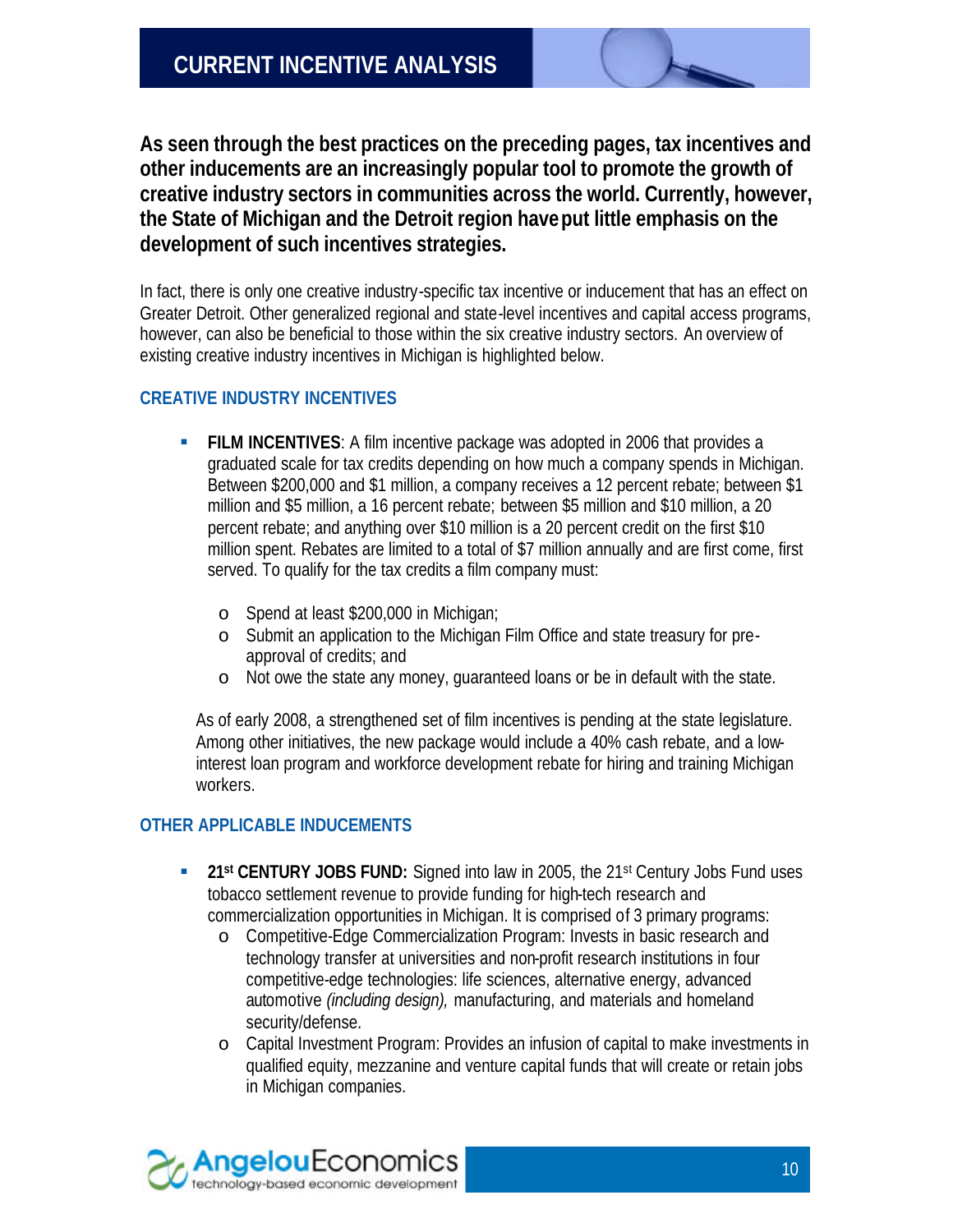- o Commercial Lending Program: Creates commercial loan enhancement programs in situations where a documented growth opportunity has been identified. Also re establishes the Capital Access Program to help small businesses secure financing.
- **BUDIES IN DETROIT DOWNTOWN DEVELOPMENT AUTHORITY PROGRAMS (through Detroit Economic Growth Council):** The City of Detroit Downtown Development Authority (DDA) is a public Authority established to correct and prevent deterioration in the downtown business district, to promote its economic growth and development, to increase property valuation and tax basis and to create and retain jobs in the downtown area. The DDA's operations are funded through an annual operating budget of approximately \$2.5 million; the DDA's capital investments are funded through its annual development budget of approximately \$33.0 million.

Several of the DDA's programs are especially helpful for small businesses:

- o Revolving Loan Fund: A revolving loan program of \$4 million to stimulate additional, small-scale redevelopment and/or new construction projects within the Downtown District.
- o Housing/Office/Retail Development Loan and Absorption Fund: This fund is designed to stimulate additional residential and commercial activities in the Downtown District with an average allocation of \$2 million.
- o Lower Woodward Redevelopment Initiative: The DDA has allocated \$27 million for streetscape improvements, and \$12 million for Façade improvements along Lower Woodward. The façade grants require a matching amount from the property owners.
- **RENAISSANCE ZONES:** Greater Detroit, the City of Detroit, Wayne County, and Macomb County have designated Renaissance Zones within their boundaries. Most state and local taxes are abated in the Renaissance Zones. The following state and local taxes are abated for businesses located in a Renaissance Zone:

### **Property Taxes**

- o Local Real Property Taxes General property taxes on land and buildings are nearly 100% abated.
- o Local Personal Property Taxes These general property taxes are nearly 100% abated for the business' personal property that is located in the Renaissance Zone.
- o 6- mill State Education Tax (SET) The state property tax levy for schools is 100% abated.

### **State and Local Taxes**

- o Michigan Business Tax As of Jan 2008, the Michigan Business Tax replaced the Single Business Tax, and allows for enhanced credits to businesses. A tax credit is allowed against the Michigan Business Tax (MBT) for research and development, compensation credit for jobs created and retained, and an investment credit for capital asset purchases.
- o Local Income Tax City corporate income taxes, if applicable in the zone, are 100% abated.

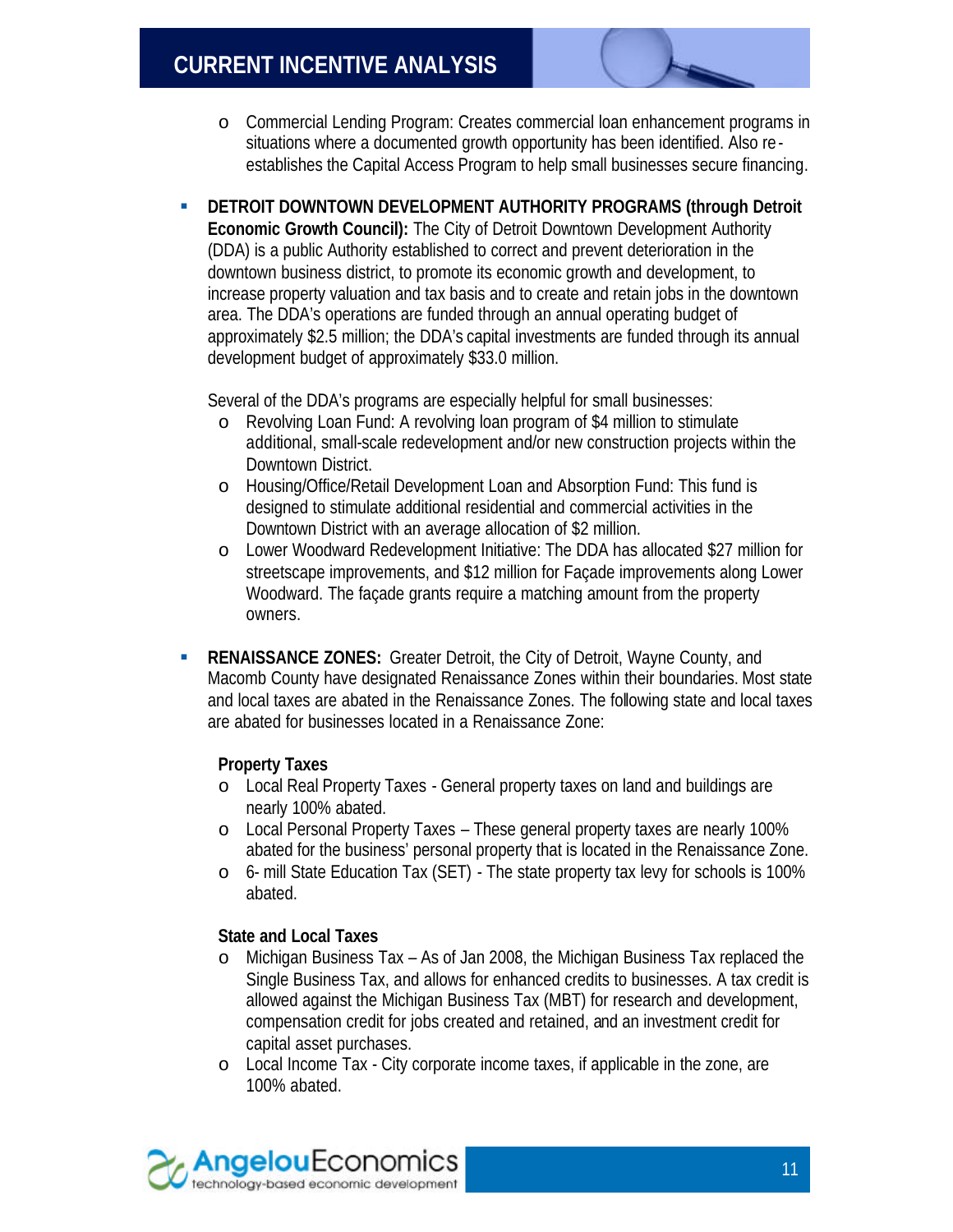- o Utility Users Tax -This only applies to residents or businesses in the City of Detroit. The city levies a 5% tax on utility bills. Businesses located within the Renaissance Zone are exempt from this tax.
- **EMPOWERMENT ZONES:** The Detroit Empowerment Zone covers an 18.35 squaremile area that cuts across southwest, central, and near east sections of the city. Qualified businesses in the Empowerment Zone may receive employer wage credits, higher deductions for depreciable property and tax-exempt bond financing.
- **NEW MARKET TAX CREDIT:** The New Market Tax Credits are designed to stimulate business development in commercial districts. Tax credits are allocated over a sevenyear period to qualified Community Development Entities (CDE) including the Wayne County-Detroit CDE. Each CDE will, in turn, award tax credits to investors who invest equity in the CDE. A CDE must work with businesses in low-income communities with a 20% poverty rate. To qualify for a loan, an equity investment, or technical assistance, a business must earn at least half its gross revenue by conducting business in a lowincome community, 40% of its property must be within that community, and 40% of its services must be in that community.
- **BETROIT COMMUNITY LOAN FUND:** The Detroit Community Loan Fund is a private, for-profit fund that provides growth financing for companies located in the city of Detroit. The fund's focus is on companies that are unable to obtain financing from traditional sources. The loan amounts will average \$75,000 to \$100,000, and will be available for businesses that are less than five years old, have annual sales of less than \$1 million, and have less than 50 employees. The loans can be used for permanent working capital for expansion, equipment financing, accounts receivable financing, purchase order financing, business acquisition, marketing and sales expansion, new product development, physical plant expansion, improvements to manufacturing systems, and real estate pre-development.
- **OBSOLETE PROPERTY TAX ABATEMENT:** The purpose of this program is to redevelop functionally obsolete or blighted buildings. Once approved, the city allows an assessment of property taxes at their current value prior to rehabilitation for up to twelve years.
- ß **UNIVERSITY CULTURAL CENTER ASSOCIATION (UCCA) FACADE GRANT AND BUILDING LOAN PROGRAM:** The UCCA is offering 50% matching grants up to \$50,000 for facades of commercial buildings along Woodward Ave. between I-75 and I-94. A companion program, the Building Improvement Loan Program offers loans at two points below prime/five year terms for commercial buildings on Woodward Between I-75 and I-94.
- **HISTORIC BRUSH PARK FACADE EASEMENT PROGRAM:** The Historic Brush Park Facade Easement Program is funded through a City of Detroit's Community Development Block Grant. The program is designed to facilitate the rehabilitation of historic homes. Owners of eligible owner-occupied houses (or those houses to be occupied by owners upon becoming habitable) and investors, in exchange for a

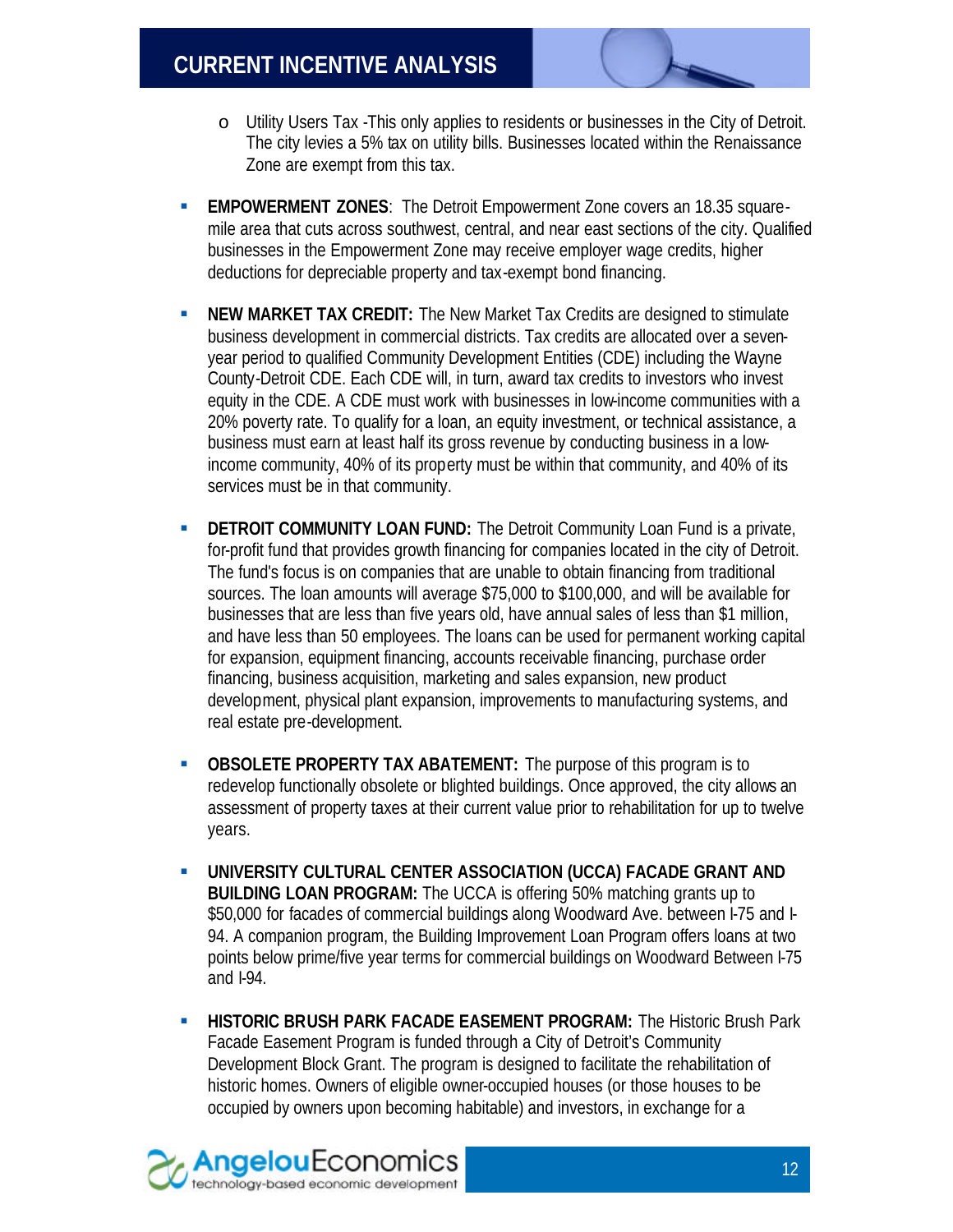# **CURRENT INCENTIVE ANALYSIS**

forgivable loan, must agree to donate a perpetual facade easement to the Brush Park Development Corporation (BPDC), a non-profit organization. The program requires that homeowners renovate their homes to "minimum housing quality standards", as defined by HUD. Since program funds can be used for the exterior renovation only, other funds must be contributed by the owner to provide matching dollars. The easement is donated to the BPDC to serve as a protection against future demolition or deterioration of the facade. The easement donation is intended to cover the exterior elements of the building only.

- ß **WOODWARD CORRIDOR DEVELOPMENT FUND:** The Woodward Corridor Development Fund was established to encourage the development of new and renovated, quality housing in Detroit's Midtown. Initiatives that are supported are development projects with a predominance of housing. Mixed-use developments with an emphasis on housing and only a minor commercial component may also be considered. Uses of financing from the Fund may include pre -development activities (feasibility and planning studies, architectural and environmental plans, legal analysis and structuring), site improvements, renovation, and new construction.
- **EXAGTE CITY OF DETROIT BROWNFIELD REDEVELOPMENT AUTHORITY:** The Detroit Brownfield Redevelopment Authority (DBRA) was established in order to promote the revitalization of environmentally distressed areas, or brownfields, within the city of Detroit. The DBRA approves two types of brownfield redevelopment plans. Brownfield Redevelopment Authority Tax Increment Financing allows municipalities to implement brownfield redevelopment financing plans to capture state and local property taxes that result from the increased value of the redeveloped parcel. The Brownfield Investment Single Business Tax Credit applies a 10% Single Business Tax Credit to the cost of the redevelopment of a brownfield site. This includes demolition of an abandoned property, construction, or renovation of buildings on an eligible property, and site improvements.

#### **HISTORIC PRESERVATION TAX CREDITS**

#### o **Federal**

Historic Preservation Tax Credits permit owners of historic buildings to take a 20% income tax credit on the cost of rehabilitating buildings for rental housing or other income-producing uses. The rehabilitated building must be a certified historic structure and the rehabilitation must be certified as meeting the standards established by the National Parks Service. In addition, an often overlooked element of this program allows a 10% tax credit on the cost of rehabilitating buildings constructed at least 50 years prior that do not qualify for certified historic designation and will have a non-residential use.

#### o **State**

Michigan state legislation has provided a 25% state investment tax credit for expenses incurred in the rehabilitation of a "historic resource". The state tax credit can be applied to commercial and residential (income and non-income producing). All work must be done in keeping with the standards established by the National Park Service.

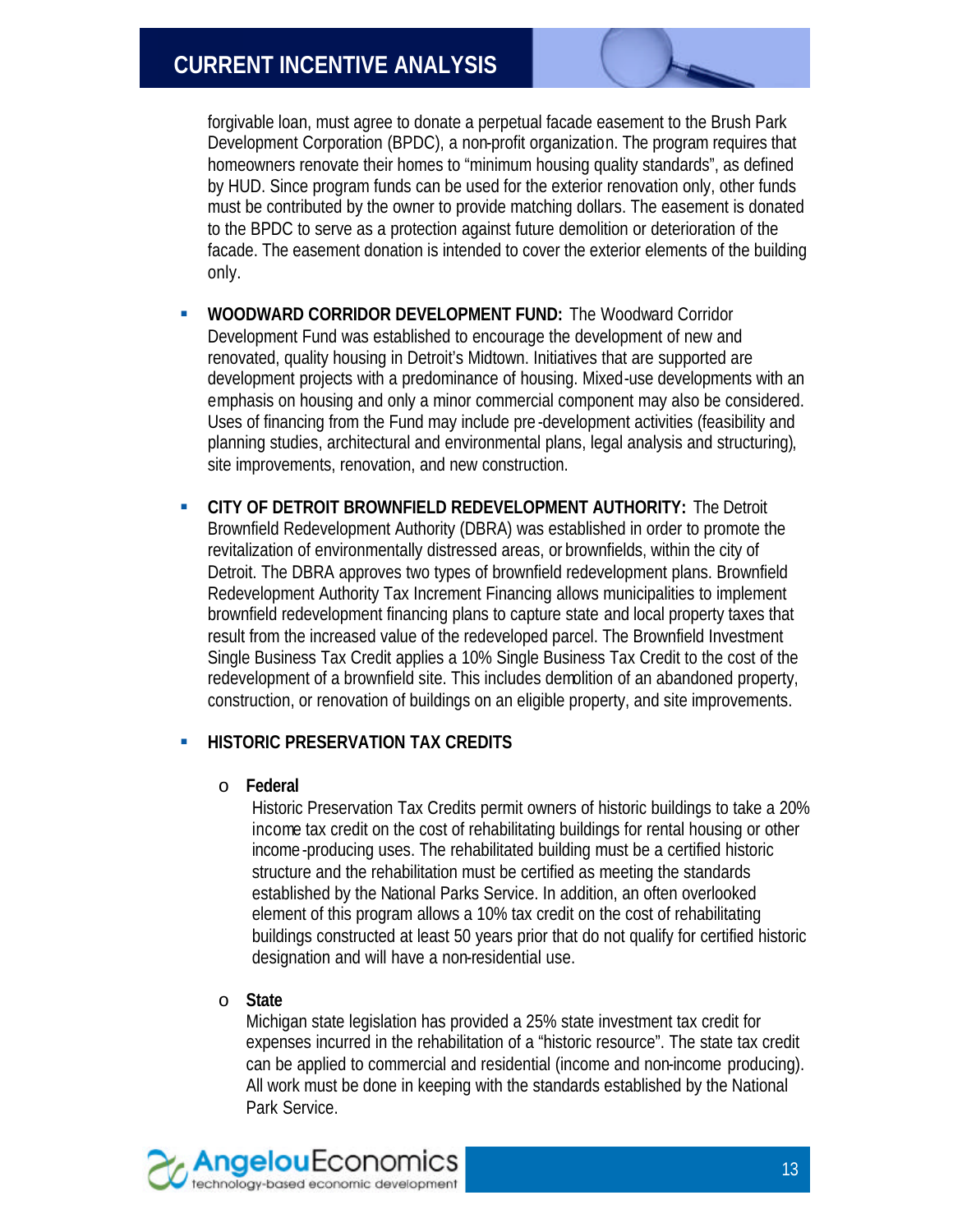

- **VENTURE MICHIGAN FUND:** The Venture Michigan Fund was created in 2006 as a \$95 million fund to grow and develop venture capital funds that have a presence in Michigan and that target investments in Michigan-based start-up companies engaged in research, technology and new product development. Fund investments will benefit a variety of emerging technologies including advanced manufacturing and industrial technology *(could include industrial design*), alternative energy, health care and life sciences, homeland security and defense, and information technology *(could include digital media*). Venture capital funds receiving capital commitments will be required to invest in Michigan-based companies with at least an amount equal to the commitment received from the fund. Although the Venture Michigan Fund has not yet funded capital funds with an emphasis on digital technologies and other high-tech creative sectors, the opportunity exists for future investments.
- **BETROIT INVESTMENT FUND:** The Detroit Investment Fund provides capital of between \$500,000 and \$2 million to a broad range of industries in the following types of projects that have the potential to stimulate economic development in the City of Detroit:
	- o Residential and Community Development
	- o Commercial and Industrial Expansion or Relocation
	- o Strategic Developments

Generally, the Fund focuses on manufacturing, distribution, and service companies with revenues of \$5 million to \$75 million that have a minimum of a three-year history of successful operations and require capital for expansion.

- **ORACLE CAPITAL PARTNERS, LLC:** Oracle is a private equity firm that invests in minority businesses throughout the State of Michigan, with a focus on industrial applications; retail and consumer products; technology; healthcare; and other commercial services. Investments typically range from \$2-\$3 million.
- **GREAT LAKES ANGELS:** Great Lakes Angels, a nonprofit corporation that invests in Midwest companies, hosts deal evaluation events for active investors ten times a year to evaluate business plans from a variety of entrepreneurs. Investments typically range from \$50,000 to \$250,000.
- **CAPITAL ACCESS PROGRAM:** The Capital Access Program (CAP) is one of the Michigan Economic Development Corporation's (MEDC) programs available to assist businesses with capital needs. It uses small amounts of public resources to generate private bank financing, providing small Michigan businesses access to bank financing that might not otherwise be available.

After a three-year absence, the CAP was re-established in 2006 in an effort to assist small businesses in meeting their financing needs. The program can be used to finance most types of business (with the exceptions of construction, renovation, purchase of residential

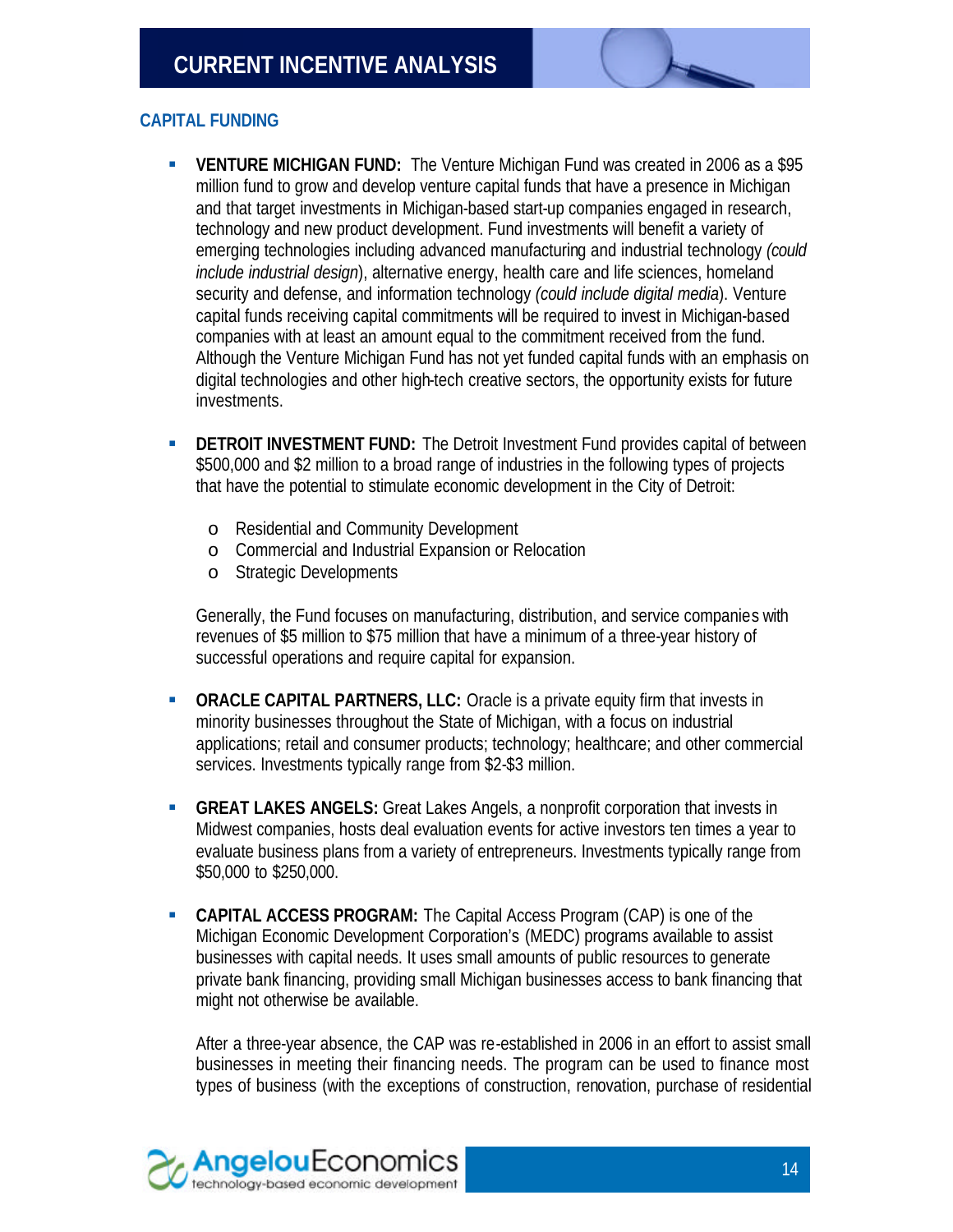# **CURRENT INCENTIVE ANALYSIS**

or rental housing, or rental property). The only restriction on the loan size or term is a maximum loan amount of \$5 million.

Participating banks throughout Michigan offer the Capital Access Program directly to companies that need credit enhancement. Similar to a loan loss reserve fund, the bank, the company, and the MEDC pay a small premium into a reserve that makes it possible for the company to receive fixed asset and working capital financing.

**ANGEL INVESTOR INCENTIVE:** In 2005, the state enacted a tax incentive for angel investors to fund Michigan entrepreneurs. It allows for a tax deduction for angel investors when the basis plus all or some portion of the profits from an initial qualified investment are rolled over into a subsequent qualified investment in a second certified technology company. Investments in specific types of digital media companies could apply under this framework.

#### **ANALYSIS**

Although the State of Michigan and the Greater Detroit region offer a myriad of incentives programs, there are few that are dedicated to advancing creative industries. In comparison to other states' creative industry targeting programs, Michigan's fall behind. A number of states have also developed tax incentives aimed at promoting high technology research and development that allows for application by creative industries. Since the State of Michigan's target industries do not include most of the creative industry sectors, the benefits of these incentives are extremely limited to creative businesses.

As Greater Detroit contemplates the development of a robust creative economy, it is important that corresponding incentives and inducements be carefully crafted and funded in order to make the region as competitive as possible. The remainder of this report outlines the necessary components of such an incentives package.

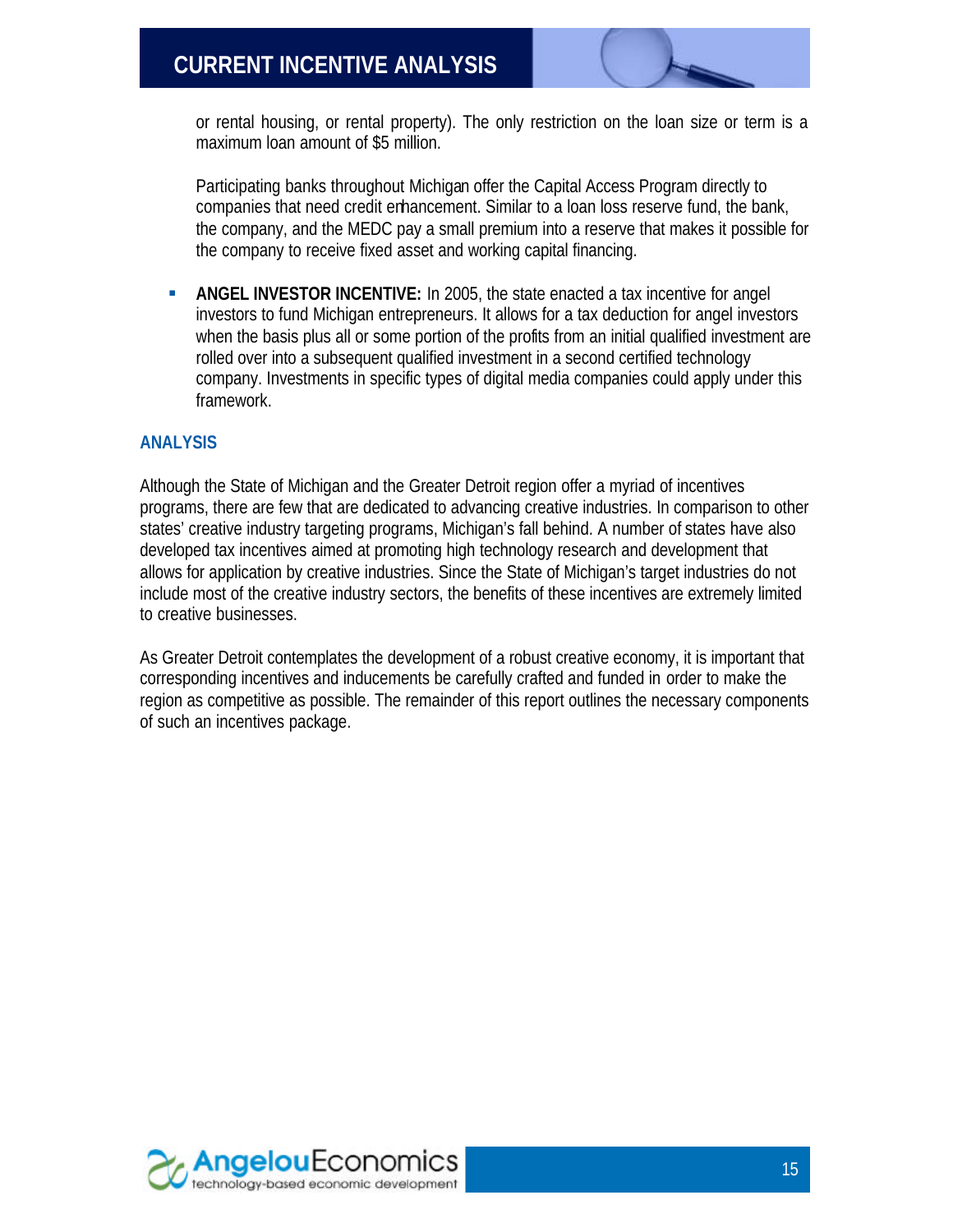**As Detroit seeks to position itself as a creative economy hub through the development of specialized incentives programs, it is critical that the region's leaders understand the goals that these incentives serve to meet before evaluating the incentives themselves. The primary goals for the development of a creative economy incentives package is increased job growth in creative industry sectors by:**

- ß Building **density** of creative businesses through the recruitment, retention, and expansion of creative economy industries in designated corridors and districts.
- **EXECTED Developing state-wide support** for the targeting of creative economy jobs and make Michigan a nationally recognized center of creativity
- ß **Attracting and retaining creative talent** in the region by enabling them to find appropriate, financially attractive places to live and work
- **Spurring entrepreneurial job growth** in the creative industries through specialized creative industry start-up resources
- ß **Increasing the financial viability of existing companies** by eliminating and/or reducing operating cost barriers

Since these goals often overlap (e.g. young entrepreneurs need specialized resources for starting a business, in addition to finding appropriate, attractive places to live and work), the development of an incentives framework must be comprehensive and address some aspect of each of the five goals. This section outlines specific recommended incentives and inducement policies that should be evaluated for the ability to meet the comprehensive needs of Greater Detroit's creative industry sectors. AngelouEconomics recognizes that not all of these recommendations will be implemented and funded. This strategy is designed to be fluid and flexible and provide variation in recommendations that can be implemented when resources are available.

#### **GOAL 1: BUILD DENSITY OF CREATIVE BUSINESSES THROUGH THE RECRUITMENT, RETENTION, AND EXPANSION OF CREATIVE ECONOMY INDUSTRIES IN DESIGNATED CORRIDORS AND DISTRICTS.**

Currently, few people outside of the Detroit region recognize the creative assets that Detroit possesses as creative assets and companies are scattered throughout the region. In order to develop a growing "buzz" around creative economy activity, the region should seek to formally situate creative economy activity in designated places in order to build density of jobs and activity.

These strategies are designed to contribute to the recognition of Greater Detroit's "creative soul," develop an identifying focal point for creative businesses that is recognized by residents and tourists alike, and increase street-level activity in focused, incremental areas.

#### **Company-Targeted Strategies at "Corridor" level:**

1. At a city level, adopt and designate an official "Creative Corridor" that has place-based tax incentives for creative businesses. Currently, Detroit Renaissance is working through the identification and design of a Creative Corridor along Woodward Avenue, and incentives should be available along with Corridor and within the same boundaries as the City's

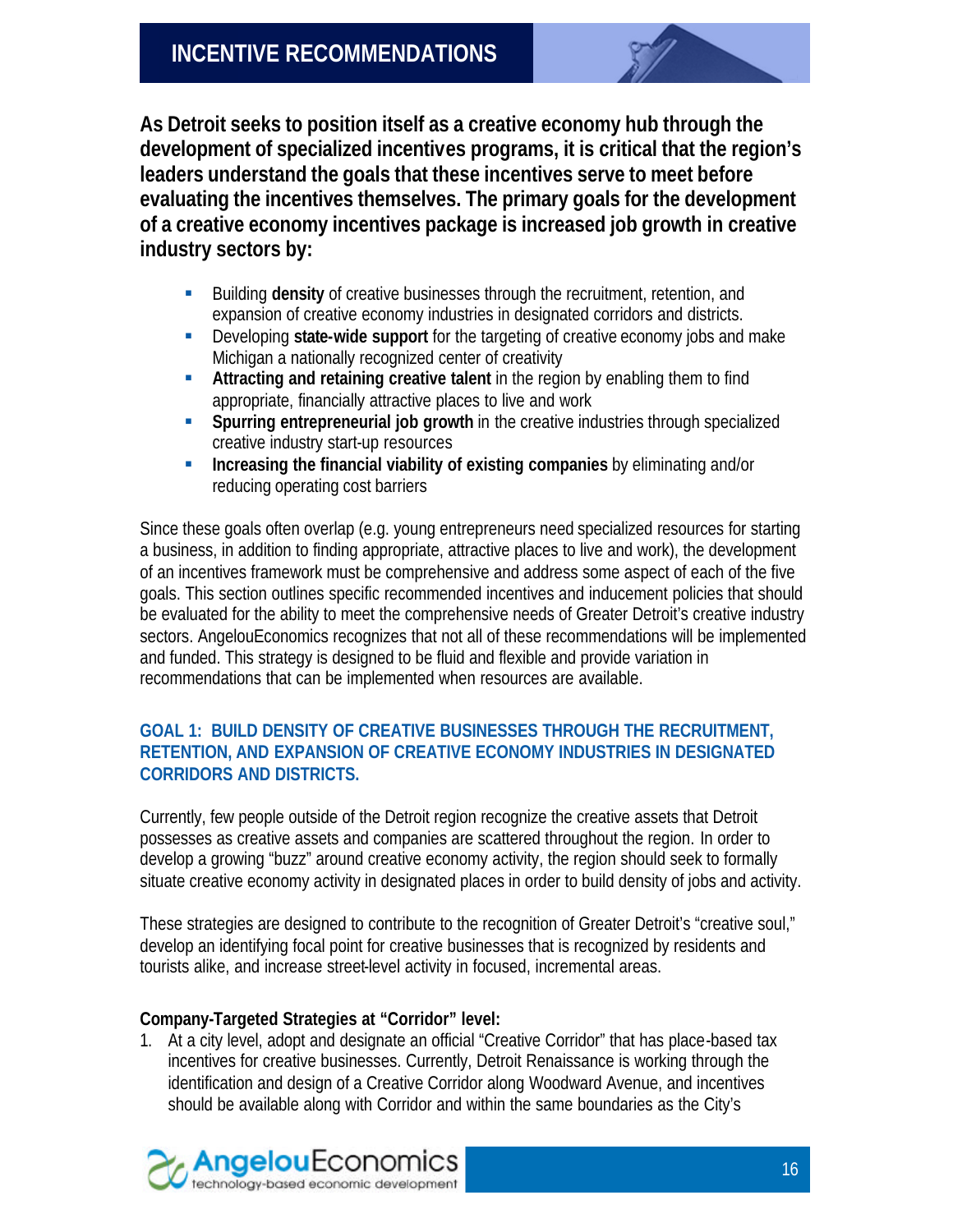SmartZone. The Woodward Technology Corridor SmartZone is bordered by I-94 to the south, Euclid Avenue to the north, the Lodge Freeway (M-10) to the west and I-75 to the east.

- 2. Within the Creative Corridor:
	- a. Similar to the matching façade improvement grants, a matching "white box grant program" should provide matching grants up to \$30/square foot for business owners to fund electrical, plumbing, and finish-out work on 1<sup>st</sup> or 2<sup>nd</sup> floor business spaces that have not been updated by property owners.
	- b. Creative industry business owners that operate a retail component should be eligible for income tax and sales tax exemption on the sale of work.
	- c. Partial rent subsidies of up to 6 months should be made available to qualifying businesses that bring in a designated minimum number of jobs (10) and capital investment (\$1 million).

#### **Development-Targeted Strategies at "District" level:**

- 1. At a city level, adopt and designate smaller "Creative Districts" within the larger 3-mile corridor that are eligible for place-based tax incentives to the property owners. The purpose of the district designation is to concentrate property improvements and begin to create "nodes" of dense activity within the larger corridor.
- 2. Within each Creative District:
	- a. Property owners should be eligible for property tax abatements if they rehabilitate buildings for live/work space.
	- b. Continue the matching façade improvement grant program in designated districts.
	- c. Develop a streamlined permitting process, along with reduced development fees, through the local departments of planning and development for improvements made to buildings within the creative districts. This would include identifying a point person at the City to handle all creative district requests.

**Administration:** The recommendations in this section rely on an official designation from the City of Detroit to create a Creative Corridor, whose boundaries would designate the location of companies eligible for targeted place-based incentives. Therefore, administration of these incentives would primarily fall to the DEGC, with gap financing provided by the Detroit Investment Fund (DIF) and Detroit Renaissance. The City should work with other private partners, including other community foundations, for additional funding.

**Marketing**: The marketing of these place-based incentives should come from the DEGC, DIF, and Detroit Renaissance and efforts should be focused on:

Website Development

- A new website for the "Detroit Creative Corridor" should be developed and all available incentives should be listed on the website *(in development by Crain's.)*
- In addition to incentives information, the website should contain available real estate data within the Corridor, map and contact database of creative companies within the Corridor, profiles of success stories, a calendar of events for the creative community, and creative community blogs.

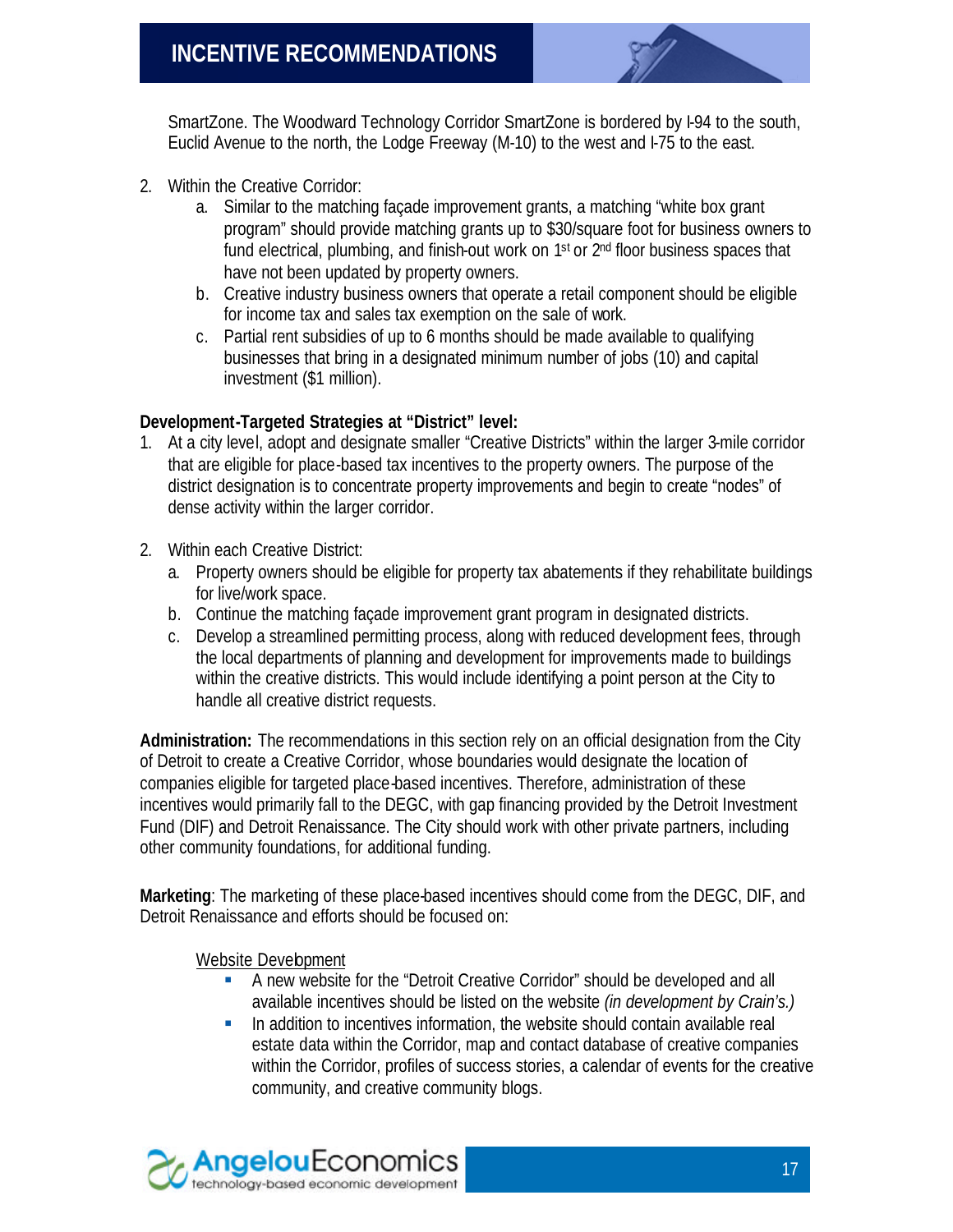

**• DEGC, DIF, and Detroit Renaissance should promote and link to the new Creative** Corridor website.

#### Internal Marketing

Internal marketing efforts should include:

- **•** Press releases to local business journals and newspapers (Crain's Detroit Business, Detroit Free Press, university publications, etc…)
- **•** Presentations of creative initiatives at regional business councils, CCS, Creative Energy Alliance, Detroit Creative Technology Office, AdCraft, DAA, and other creative networking forums
- Face to face visits and/or receptions held for creative companies in surrounding communities

#### External Marketing

External marketing efforts should include:

- ß Presentations at regional, national, and international conferences (IEDC, APA, SXSW, Creative Clusters, etc…)
- **Editorial meetings with key creative industry publications**
- **Direct mail and email letters to creative company prospects**
- **EXECT** 2-3 annual recruiting presentations to selected companies in key markets: Detroit, Cleveland, and Minneapolis
- **FAM**" tours of the Creative Corridor to bring 5-10 selected companies to the region for a 2-3 day orientation of the Creative Corridor initiative

**Funding:** Funding for the strategies listed above should be divided into two pots: 1) Incentives Funding and 2) Marketing Funding.

Incentives Funding

- ß Company-targeted funding pots should be based on an average of 10 companies per year in 6,000 square foot spaces.
	- White Box Program: 10 companies x 6,000 sf x \$30/sf = \$1.8 million
	- Six-month rent subsidies: (10 companies x 6,000 sf x \$25/sf) /  $2 =$ \$750,000
	- Total pot of approximately \$2.55 million needed for company-targeted funding
- ß Funding needed for development-targeted incentives is less predictable, given the wide disparities in property values and conditions of buildings. Approximately \$12 million was raised for the Lower Woodward façade improvement program, and that amount would likely be appropriate for the additional creative district programs as new nodes are added over the next 5 to 10 years.

Marketing Funding

■ Based on comparable budgets at other AE "best practice" client organizations, funding for internal, external, and website marketing should be no less than \$500,000 per year.

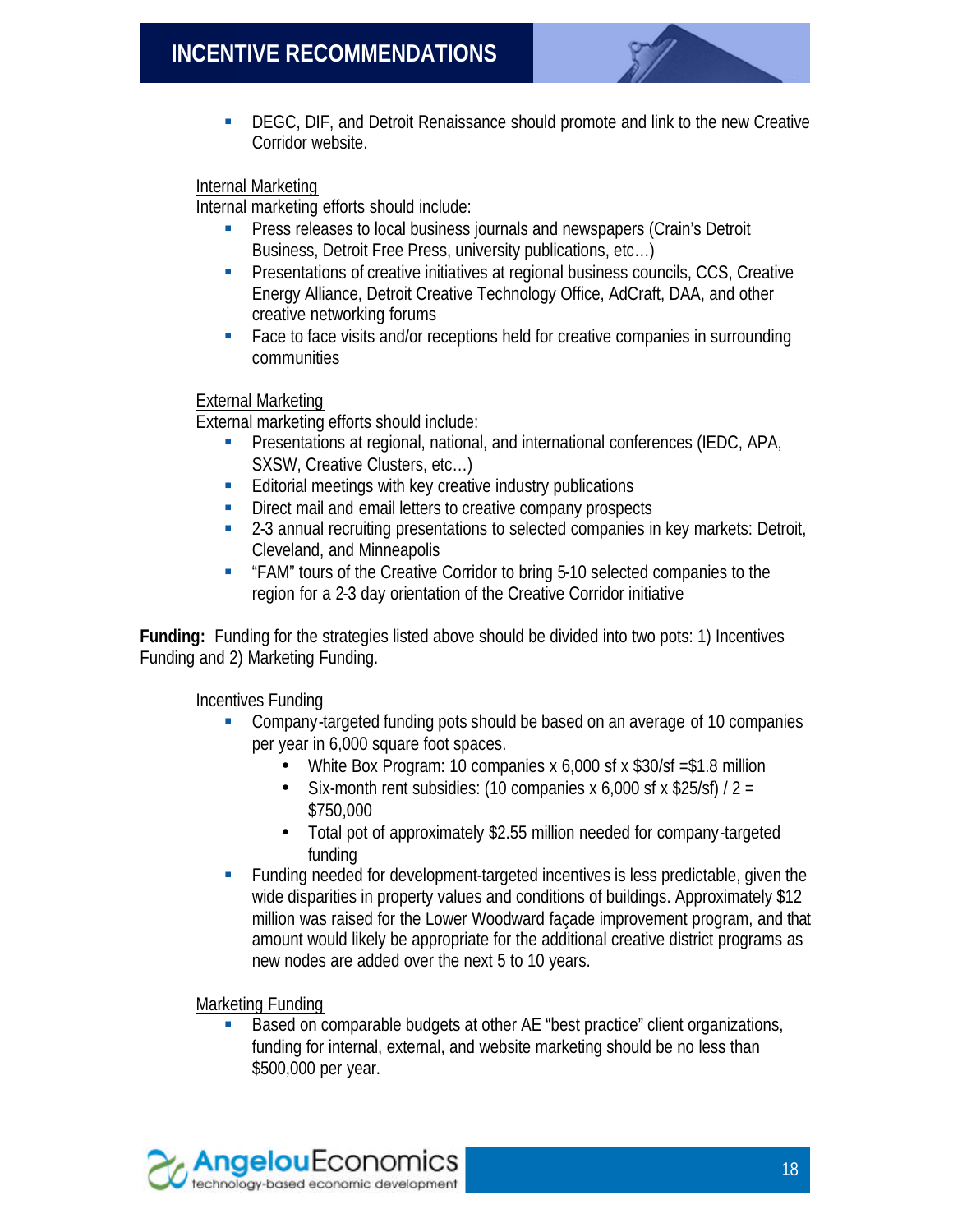#### **GOAL 2: DEVELOP STATEWIDE SUPPORT FOR THE TARGETING OF CREATIVE ECONOMY JOBS AND MAKE MICHIGAN A NATIONALLY RECOGNIZED CENTER OF CREATIVITY.**

Perhaps more than any other industries, film, music, and digital media enterprises are drawn to states with state-level incentives packages. In order to be as competitive as possible, it is necessary that the STATE, and not just the Detroit region, formally recognize the value of the creative industries through target industry initiatives and comprehensive legislative packages. States such as Louisiana, New Mexico, and New Jersey, as well as Canadian provinces, have seen substantial investments made and jobs created through the adoption of such packages. The 2006 adoption of the statewide film tax incentives is the first step in this process, but should only be considered as such: the first step.

#### **Strategies:**

- 1. Include "Creative Businesses" as a state-level target industry, in addition to Alternative Energy, Life Sciences, Homeland Security and Defense, and Advanced Manufacturing.
- 2. Adopt aggressive tax credit programs for music, publishing, advertising, design, and digital media companies, in addition to the currently adopted film credits.
	- a. The programs for expanded industries should be a flat 20-25% tax credit on base investment in Michigan on an annual basis.
	- b. The Ontario Media Development Corporation's programs are the best models for this package.
- 3. Expand the state's High-Tech MEGA tax credit to be available for any company within the creative industry sectors.
- 4. Extend Renaissance Zone eligibility to "Creative Businesses" companies.

**Administration:** The success of this goal relies on the ability of the Michigan Economic Development Corporation (MEDC) to adopt Creative Businesses as a state target industry. Lobbying efforts should come from a regional coalition of Detroit Renaissance, DEGC, and the Detroit Regional Economic Partnership. If approved, the administration of these incentives will be handled at the local level, through DEGC and the Regional Partnership. Lobbying efforts should begin immediately, but the development of an economic impact statement (as recommended under Goal 5) should be a key component of such efforts.

**Marketing and Funding:** Marketing and financing of these state-level incentives will be driven by MEDC, with continued promotion by local partners.

#### **GOAL 3: ATTRACTING AND RETAINING CREATIVE TALENT IN THE REGION BY ENABLING THEM TO FIND APPROPRIATE, FINANCIALLY ATTRACTIVE PLACES TO LIVE AND WORK.**

The top creative regions in America provide their creative talent opportunities for personal and professional enrichment. Truly creative cities must produce and retain homegrown talent from area academic institutions, in addition to attracting skilled outsiders to further strengthen the local

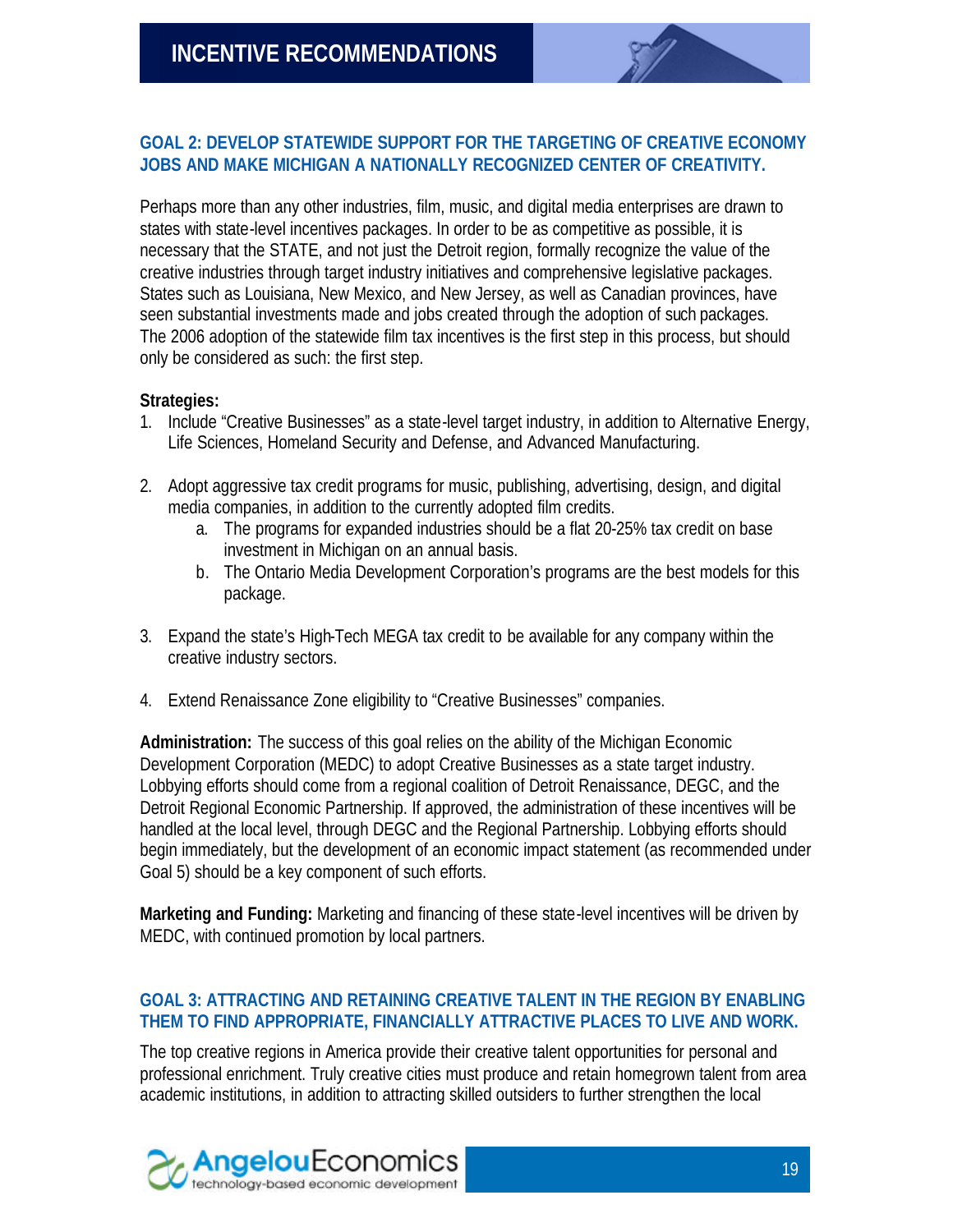workforce. Detroit performs relatively well in generating creative talent, with some creative-focused educational programs offered at all regional universities. However, local employers complain that is difficult to RETAIN these graduates in the region, as well as attract top-notch talent from outside the region.

By developing targeted retention programs, marketing available jobs in the creative industries, and aggressively promoting its quality of life advantages in areas such as a low cost of living and affordable housing stock, Greater Detroit can leverage its primary assets to attract and retain creative talent and businesses.

#### **Strategies:**

- 1. Develop a forgivable loan program to pay for up to \$5,000 in tuition for Detroit-area high school students entering a Detroit area university or college and majoring in one of the six creative industry sectors. If the student stays in Greater Detroit after graduation, secures a full-time job in one of the six creative industry sectors, and stays for at least 3 years, the loan is forgiven.
- 2. Provide low-interest, no down payment loan financing for the purchase of live/work space that will be used by the creative industry business owner as his personal home and business space.
- 3. Subsidize transit fares for employees of small, creative enterprise firms.
- 4. Sponsor a creative industry job fair that brings together high school students with the area's major colleges and universities to spotlight creative degree programs, as well as local graduating college students with local creative businesses seeking talent.
- 5. Develop a "Creative Detroit Jobs" website that highlights local job opportunities, allows employees to upload resumes, and provides information on job fair and networking events within the creative industries.
- 6. Identify and catalog the best "creative" live/work real estate space available throughout Greater Detroit and develop a website to promote these properties.

**Administration:** A variety of local organizations and community foundations should be responsible for the implementation of the strategies described above. Leveraging additional resources for educational programs has been an effective means of supporting such initiatives. The development of creative workforce development programs could be administered by Detroit Renaissance, DEGC, and the City's Workforce Development Department.

**Marketing:** All of the above, including the real estate database, should be included as part of the Creative Corridor website currently being developed by Crain's.

**Funding:** Community foundations should be asked to provide funding for local creative scholarship programs; community foundations and DIF could provide gap financing for live/work assistance and SMART could develop an additional employment program for subsidizing "creative enterprise" employers up to a certain amount each month.

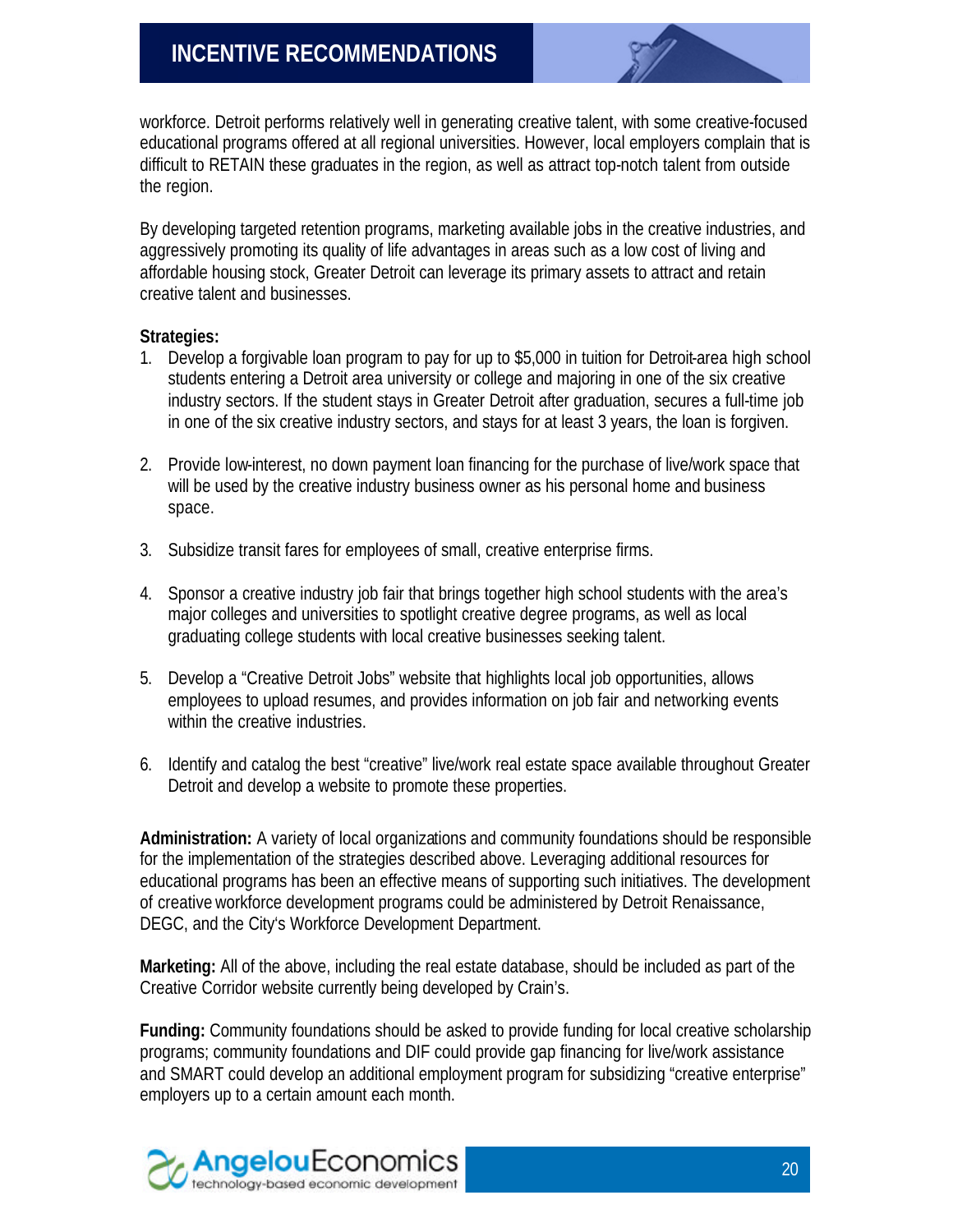

#### **GOAL 4: SPUR ENTREPRENEURIAL JOB GROWTH IN THE CREATIVE INDUSTRIES THROUGH SPECIALIZED CREATIVE INDUSTRY START-UP RESOURCES**

Entrepreneurs and small business owners are the economic engines of the community:

- **Fi** They create jobs at relatively low capital cost, especially in the fast growing service sector.
- **They serve as a source of innovation in products, services, and techniques.**
- **Fi** They provide a productive outlet for the energies of enterprising and energetic people.
- **They develop a pool of skilled workers who serve as the basis of expansion.**
- **Fi** They contribute to the increased participation of all communities in the economic activities of a region.
- They serve an important social function by creating new career opportunities and fast upward social mobility.

Building a positive entrepreneurial climate is often more challenging than the tasks associated with the attraction or expansion of new or existing businesses, and yet, perhaps more than other industries, creative economy entrepreneurs are incredibly important to support and target. It is often easier to establish a small business in design, marketing, advertising, and other creative industries because capital and start-up costs are often lower than in more traditional industries. Creative types are also often less risk-averse and willing to take on new challenges. In order to fully capitalize on the job opportunities associated with creative entrepreneurial growth, targeted support programs should be established.

#### **Strategies:**

- 1. Develop a creative economy accelerator/incubator (as being outlined by *New Economy Strategies.)*
- 2. Establish a Creative Economy Investment Fund that offers seed capital pre-seed and earlystage investment capital ranging from \$25,000 to \$100,000 to qualified, for-profit businesses in the six creative sectors.
- 3. Host a Venture Capital event around AutoWeek or another large, local event to increase the exposure of emerging companies to venture capitalists.
	- a. Ask a local corporation to use their corporate jet to bring in investors, producers, etc… as a familiarization trip.
	- b. Line up 3-5 successful, emerging start-ups to meet with them and use the opportunity to make a pitch.
- 4. Establish a Creative Economy Leadership Council comprised of local, successful creative entrepreneurs for leadership development, networking, and mentoring to up and coming entrepreneurs.

**Funding, Marketing, and Administration:** As part of the Creative Economy accelerator plan developed by NES, recommendations for new organizational structures are being included. AE recommends that the new organization responsible for the oversight of the accelerator take on the additional strategies highlighted above and become the go-to resource for creative entrepreneurs in the region.

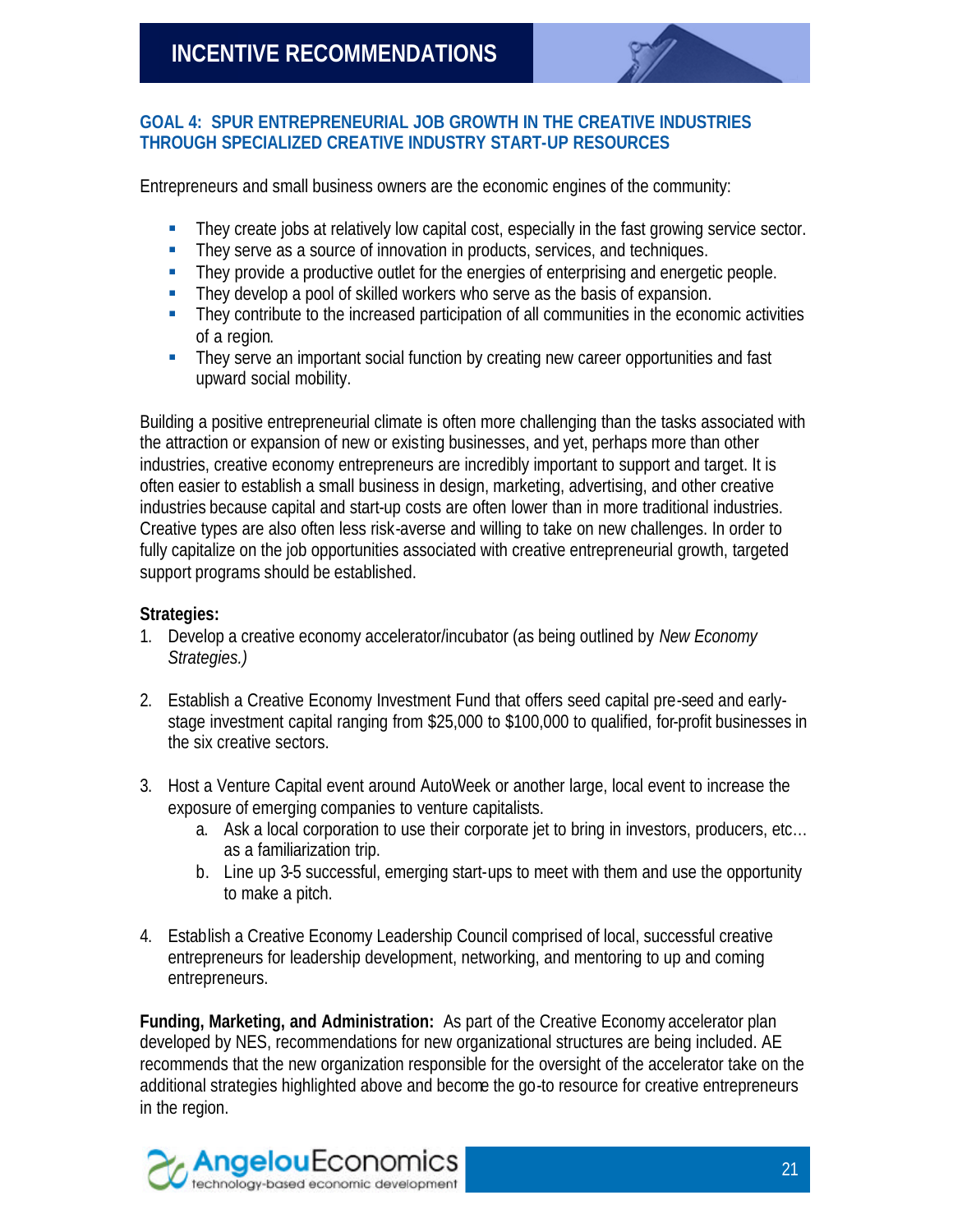

#### **GOAL 5: INCREASING THE FINANCIAL VIABILITY OF EXISTING COMPANIES BY ELIMINATING AND/OR REDUCING OPERATING COST BARRIERS.**

Experts estimate that up to 80% of all new job growth in a community will come from existing companies. Incentives programs often focus exclusively on recruitment of new companies into the area and miss out on investment opportunities that can be made by the retention of companies that may be looking to relocate and expand investment outside of the region. There are some specific financial and operational issues (city income taxes, difficulty in attracting talent, etc…) that are faced by Detroit area businesses and efforts must be made to remedy those challenges and encourage increased growth by these companies right here in Detroit.

#### **Strategies:**

- 1. Develop an economic impact study of the impact of Greater Detroit's creative businesses on the regional and state economy. Use this report as the basis for new retention incentives.
- 2. Provide up to \$1,000 per each new job created or tax credits up to 5% of total payroll of new iobs for existing businesses planning to expand in Greater Detroit who are also looking outside of the region for relocation. If the state's High-Tech MEGA tax credit were extended to creative businesses, this strategy would be implemented.
- 3. Provide workforce development training grants of up to 50% of total training costs for participation in qualified workforce development programs sponsored by local providers to local creative industry businesses.
- 4. Ensure that DEGC's newly expanded business retention efforts continue to focus on local creative businesses. This effort should also focus on educating local employers on how to export services outside of the region.

**Administration and Marketing:** A variety of local organizations should be responsible for the implementation of the strategies described above. Detroit Renaissance should lead the development of a regional coalition to support the economic impact study and use as the basis for continued lobbying efforts.

**Funding:** Gap financing should be provided by DIF and other community foundations, and DEGC should continue to fund expanded retention efforts. An annual economic impact study would cost in the range of \$20-\$30,000.

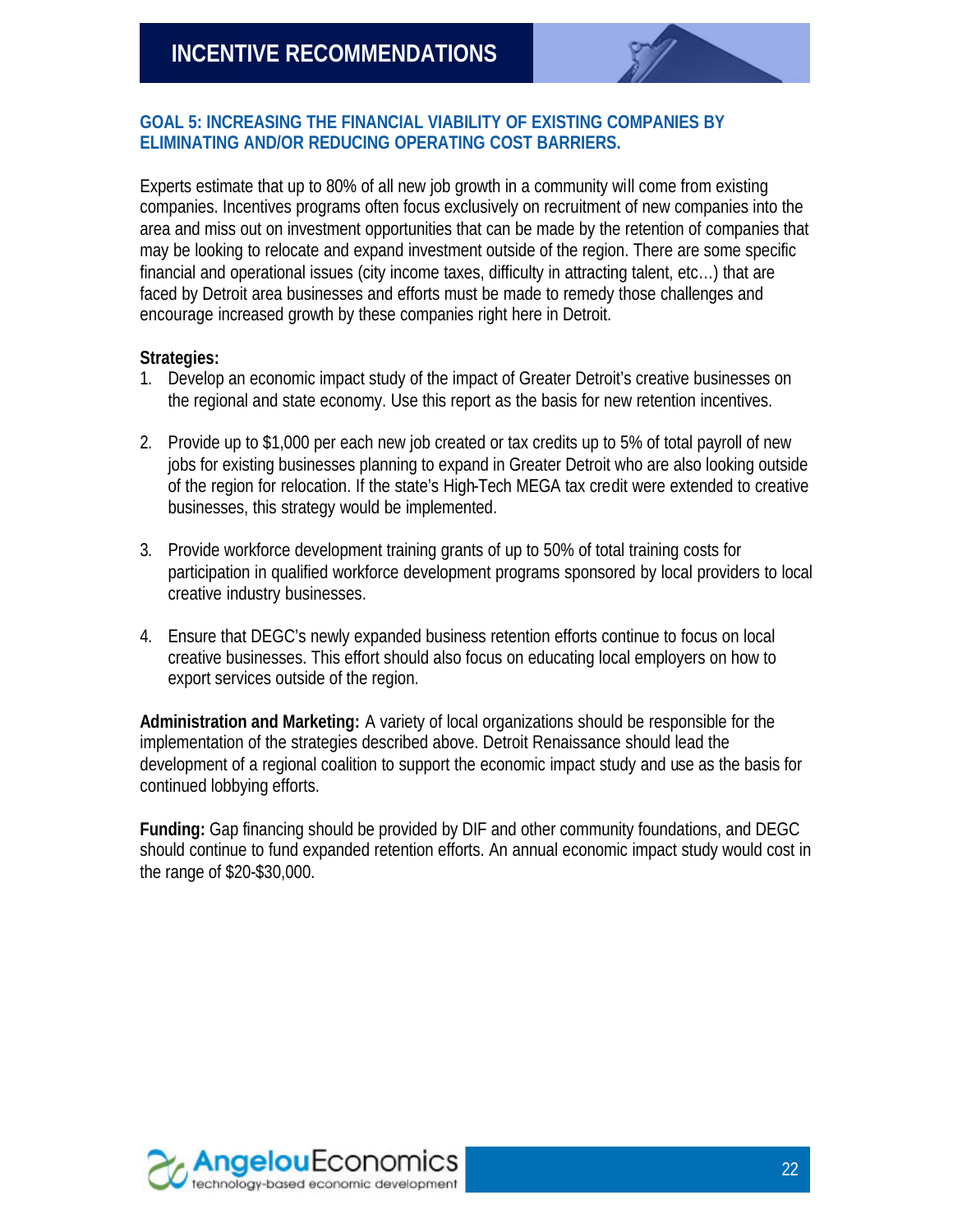## **SUMMARY**

**Clearly, tax incentives and other inducements are an increasingly popular tool to promote the growth of creative industry sectors in communities across the world. Although it is difficult to determine the precise impact of tax incentives on creative economic vitality, the fact that state, regional, and local leaders are willing to step out and proactively support creative businesses was often the most important catalyst to developing a creative economy in other communities.**

Although the State of Michigan and the Greater Detroit region offer a myriad of incentives programs, there are few that are dedicated to advancing creative industries. In comparison to other states' creative industry targeting programs, Michigan's fall behind. Compared to other states and provinces with more robust creative incentives programs, this sends a message that the creative community is not as desired in Michigan. As Greater Detroit contemplates the development of a robust creative economy, it is important that corresponding incentives and inducements be carefully crafted and funded in order to make the region as competitive as possible.

Based on an incentives analysis as well as the findings from the *Creative Cluster Regional Assessment*, the incentives package outlined in this report were designed to meet five overarching goals:

- **Building density** of creative businesses through the recruitment, retention, and expansion of creative economy industries in designated "creative corridors."
- ß Developing **state-wide support** for the targeting of creative economy jobs and make Michigan a nationally recognized center of creativity
- ß **Attracting and retaining creative talent** in the region by enabling them to find appropriate, financially attractive places to live and work
- ß **Spurring entrepreneurial job growth** in the creative industries through specialized creative industry start-up resources
- ß **Increasing the financial viability of existing companies** by eliminating and/or reducing operating cost barriers

The incentives package highlighted in the preceding section require substantial resources, oversight, and marketing. It is critical that Greater Detroit develop a very strong management and accountability plan as part of these initiatives in order to justify the funds expended. In order to do so, AngelouEconomics recommends that Detroit Renaissance, or an appropriate Creative Economy lead organization in the region, develop an annual Creative Industries Economic Impact Report. The report should highlight the number of individuals and businesses benefiting from creative economy incentives, the wage levels of such employees, increased capital investment made by these companies, and the spin-off effects felt in the region: housing starts, retail activity, growth in young professional population, media mentions, cultural venue attendance, etc…

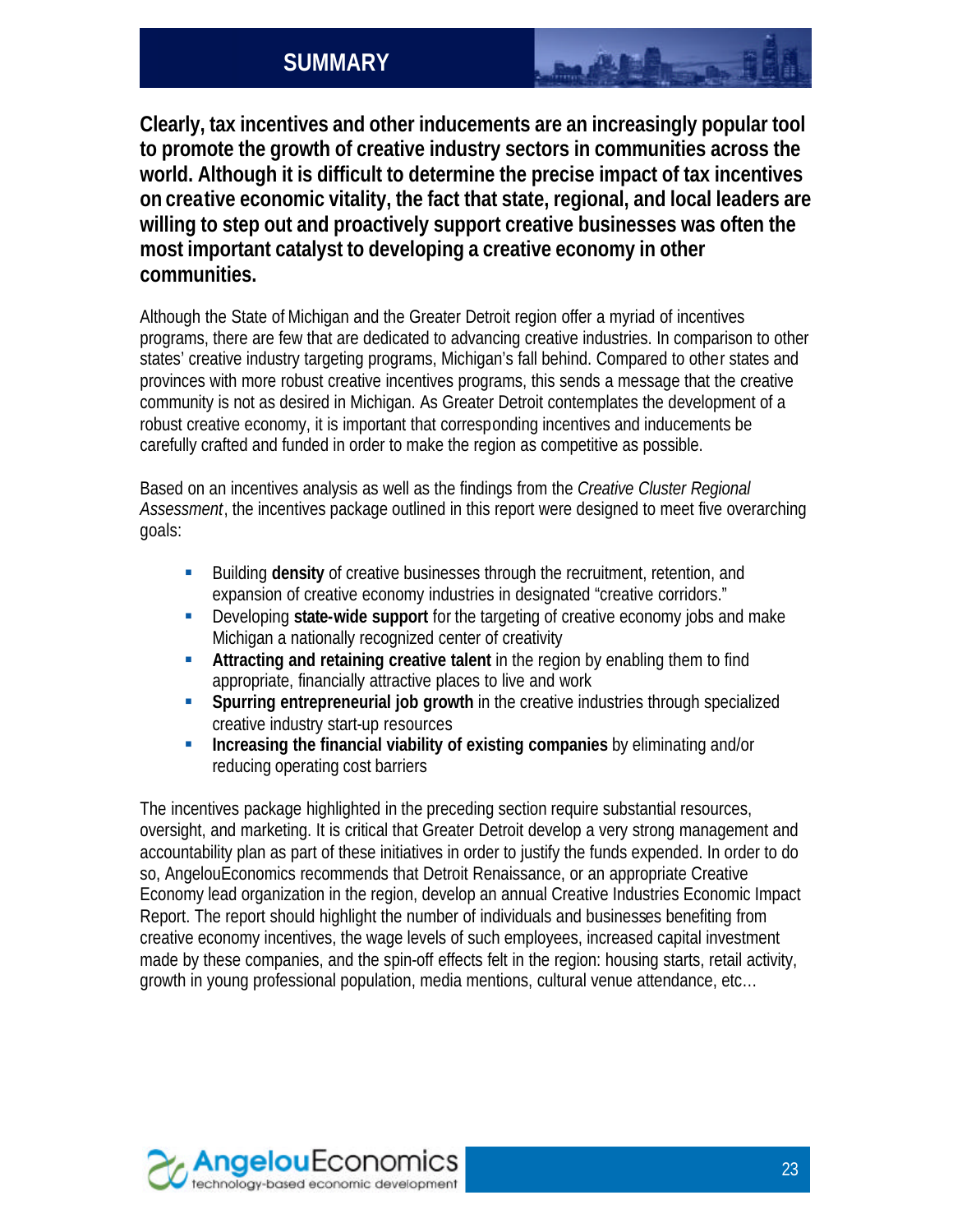Baseline **performance metrics** that should be measured on an annual basis to gauge the program's success include:

- ß 5-10 new companies within the Creative Corridor every year for the next 5 years, with an average of 10 employees each;
- **10% growth in private capital investment in the Corridor, year over year for the next 5** years;
- **10% rate of return on incentives (e.g. for every \$100,000 in public incentives,** \$1,000,000 in new investment created);
- 10% growth in property appraisals over the next 5 years;
- Year over year increase in number of graduating college students in creative industry programs (begin measuring in 2008);
- Year over year increase in national media mentions of "Creative Corridor" and "Detroit" (begin measuring in 2008); and
- Year of year increase of "economic impact" of creative industries in Greater Detroit (begin measuring in 2008)

As Greater Detroit builds the case for investing in creative businesses, mitigates its uncompetitive position through the development of appropriate incentives and inducements, and proactively markets itself as a Creative Capital, benefits will begin to accrue and a Creative Economy will flourish.